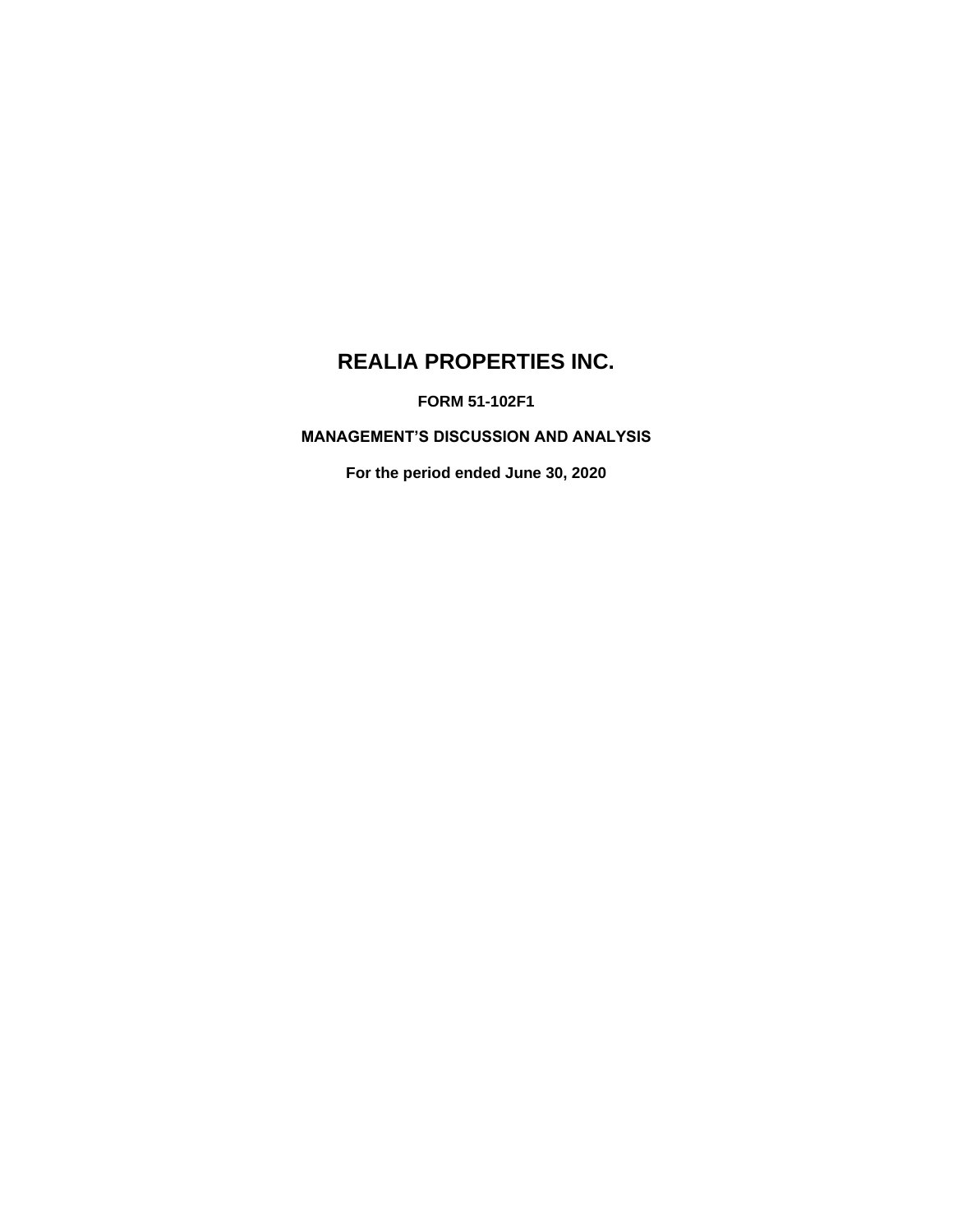## **Table of Contents**

| PROPERTY NET ASSET VALUES (NAV) AT COST COMPARED TO CURRENT MARKET |  |
|--------------------------------------------------------------------|--|
|                                                                    |  |
|                                                                    |  |
|                                                                    |  |
|                                                                    |  |
|                                                                    |  |
|                                                                    |  |
|                                                                    |  |
|                                                                    |  |
| SELECTED QUARTERLY INFORMATION - MOST RECENT EIGHT QUARTERS112     |  |
|                                                                    |  |
|                                                                    |  |
|                                                                    |  |
|                                                                    |  |
|                                                                    |  |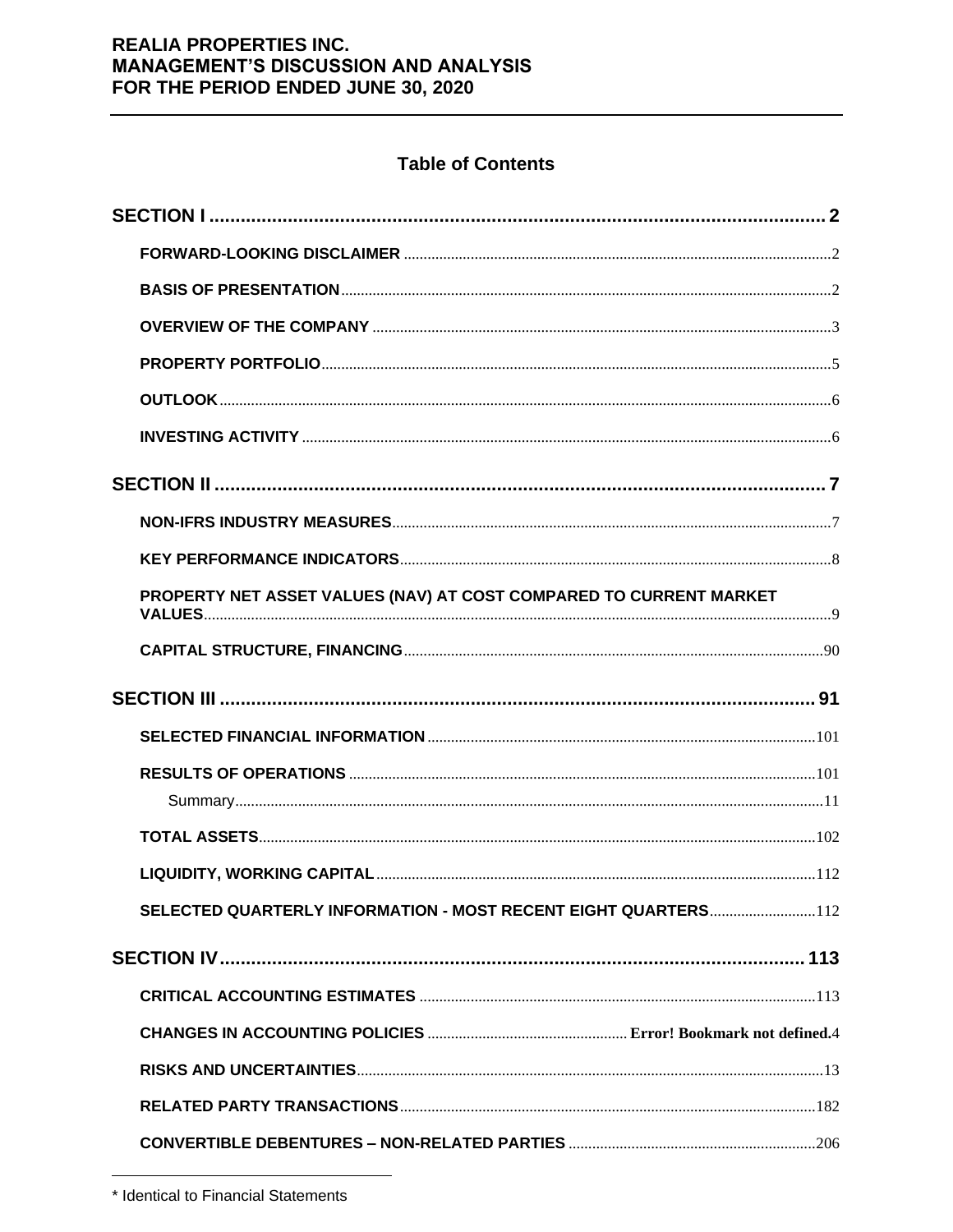| ADDITIONAL DISCLOSURE FOR VENTURE ISSUERS WITH SIGNIFICANT EQUITY INVESTEES |  |
|-----------------------------------------------------------------------------|--|
|                                                                             |  |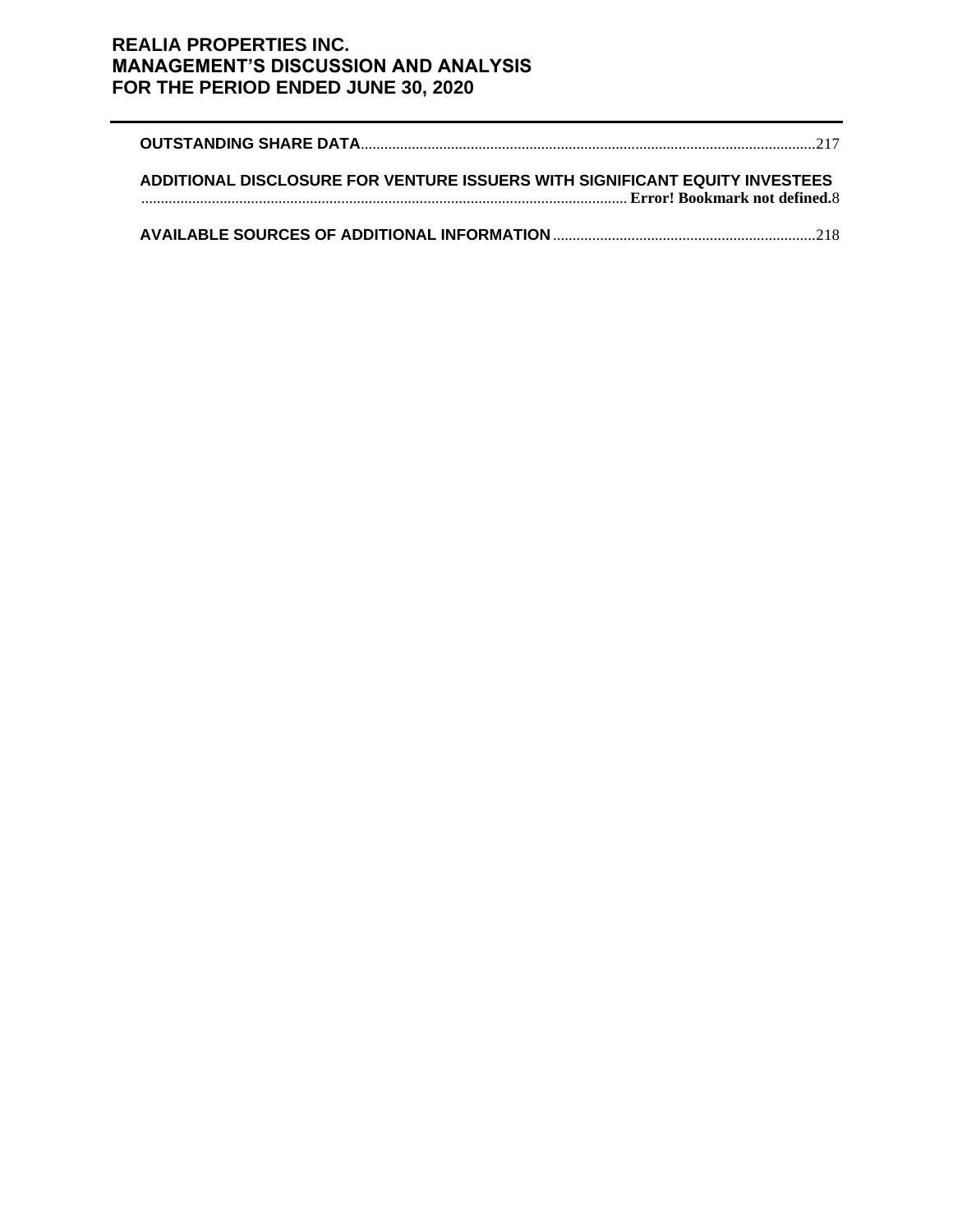## **SECTION I**

This Management's Discussion and Analysis ("MD&A") dated August 21, 2020 is in respect of the six months period ended June 30, 2020, and should be read in conjunction with the condensed consolidated interim financial statements for the period ended June 30, 2020, together with the audited consolidated financial statements and appended notes and MD&A for the year ended December 31, 2019.

### **FORWARD-LOOKING DISCLAIMER**

This MD&A contains forward-looking statements with respect to Realia Properties Inc. (the "**Company**"), including statements that reflect management's expectations regarding the Company's real property assets, the Company's sources of funding, ongoing occupancy levels with respect to the Company's current real estate assets, the local economies in which the Company's real estate assets are located, ongoing capitalization rates and lease rates in such local economies. Wherever possible, words such as "anticipates," "will," "in the process of" and "on track to" or similar words or phrases have been used to identify such forward-looking statements. Such forward-looking statements are not historical facts, but instead reflect management's current beliefs, expectations and estimates based on information currently available to management. Such forward-looking statements include statements with respect to the potential value of the Company's assets, the Company's anticipated sources of funding, the general climate and growth of the local economies in which the Company's real estate assets are located, decreasing capitalization rates and increasing lease rates in such local economies.

Forward-looking statements are subject to significant risks, uncertainties and assumptions. Although management of the Company believes that the expectations represented in such forward-looking statements are reasonable, there can be no assurance that the expectations represented in such forwardlooking statements will prove to be correct. Some of the factors and risks which could affect future results and could cause results to differ materially from those expressed in the forward-looking statements contained herein include the impact of general economic conditions, industry conditions, interest rate fluctuations, changes in currency exchange rates, tax-related risk factors, governmental regulation, environmental risks competition from other industry participants, and the risk of fluctuation and variation in actual operating results, which variation may be material.

There can be no assurance that forward-looking statements will prove to be accurate, as actual events and future events could differ materially from those anticipated. Accordingly, readers should not place undue reliance on forward-looking statements. The forward looking-statements in this communication are made as of the date indicated above. The Company does not undertake any obligation to update any forwardlooking information or statements except as and to the extent required by applicable Canadian securities laws.

### **BASIS OF PRESENTATION**

Unless otherwise noted, all financial information has been prepared in accordance with International Financial Reporting Standards ("IFRS"). The financial information included in this MD&A for the six months period ended June 30, 2020 includes material information up to August 21, 2020. This MD&A should be read in conjunction with the Company's condensed consolidated interim financial statements for the period ended June 30, 2020 together with the audited consolidated financial statements for the year ended December 31, 2019, available on SEDAR at [www.sedar.com.](http://www.sedar.com/)

All amounts presented in this MD&A are in Canadian dollars, unless otherwise noted.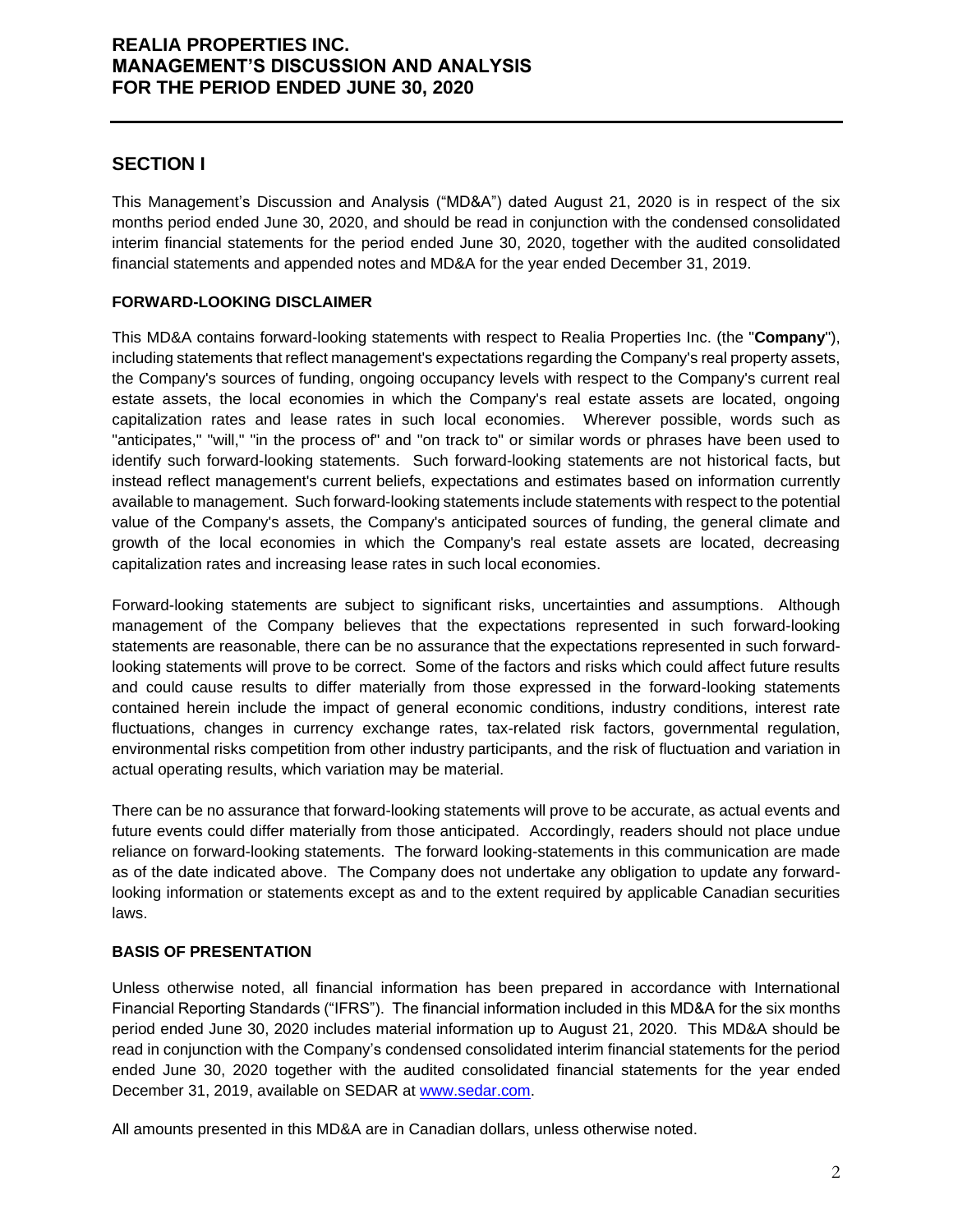#### **OVERVIEW OF THE COMPANY**

Realia Properties Inc. (formerly "Titanstar Properties Inc." and "DPVC Inc.") was incorporated under the *Canada Business Corporations Act* on June 3, 2008 and is a real estate holding company trading on the TSX Venture Exchange (the "Exchange"). The Company issued share capital and commenced operations on June 30, 2008. On September 27, 2010, the Company's shareholders passed a special resolution approving a change in the Company's name from "DPVC Inc." to "TitanStar Properties Inc.". On January 9, 2019, the company's Board of Directors passed a resolution to change the Company's name from "TitanStar Properties Inc." to "Realia Properties, Inc." which was approved at the Annual General Meeting on June 3, 2019 and approved by the TSX Venture Exchange on October 10, 2019. In relation to the new corporate name, the Company has also introduced a new web address and updated its website. The Company can now be found at www.RealiaProperties.com.

As at June 30, 2020, the Company held a 100% beneficial interest in 116<sup>th</sup> Street Centre located in Indianapolis, Indiana, a 100% beneficial interest in Metro Gateway Shopping Center located in Phoenix, Arizona, and a 99% membership interest in Martin Downs NSC LLC, a partnership which holds registered title to Martin Downs Town Center located in Palm City, Florida.

The sole business of the Company is the ownership of real property interests, consistent with a wellestablished investment policy. The Company seeks to create a portfolio of stabilized income producing real estate assets in the United States with value to be maximized through the acquisition of well-positioned quality assets where management believes there will be room to improve occupancy and increase lease rates which will each contribute to value creation.

The focus is on necessity-based neighborhood shopping centers.

In prior reporting periods, the Company made the following investments, either directly or through a subsidiary, in its interests in joint ventures and associates:

• 50% interest in each of two Nevada limited partnerships, Deer Springs Crossing, LP ("DSC LP") and LV Loan Holdings, LP ("LVLH LP")

DSC LP owned certain lands located in Las Vegas, Nevada (the "Deer Springs Property" or "DSC") and LVLH LP owned a promissory note (with respect to a loan related to the Deer Springs Property) and certain related security documents (the "Deer Springs Note"). On January 10, 2018, the Company, along with its partner Juliet, sold a portion of DSC, and as of May 21, 2018, the Company and Juliet sold their remaining interests in DSC.

• 38.4% interest in a Delaware Limited Partnership, Blue Springs Partners LP ("BSP LP")

BSP LP was formed by the Company and RED Development, the managing partner, and completed its acquisition of a commercial retail property located in Blue Springs, Missouri (the "Adams Dairy Landing") in 2013. The Adams Dairy Landing property is a 279,934 square foot retail shopping center. On August 1, 2018, Adams Dairy Landing was foreclosed by its lender upon the controlling ownership partner deciding to give back the keys rather than cure the default.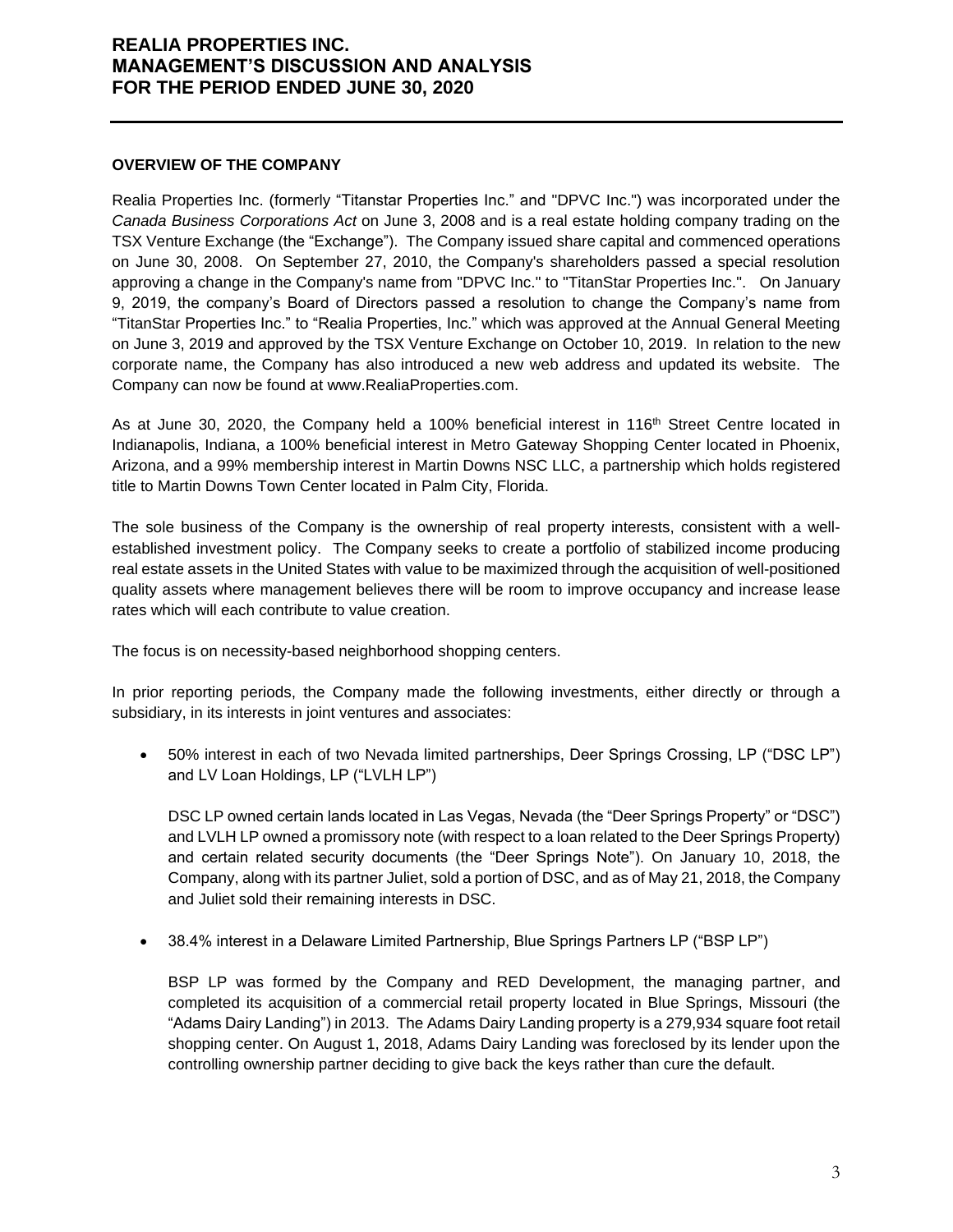• 99% beneficial interest in a Delaware LLC, Martin Downs NSC LLC

On September 2015, the Company purchased 49% ownership interest in Martin Downs NSC LLC, which holds Martin Downs Town Center ("Martin Downs"), a 36,252 square foot, 100% leased neighborhood retail shopping center located in Palm City, Florida. On August 31, 2018 and October 17, 2018, the Company acquired an additional 9% and 41% ownership interest in the property, respectively.

• 100% beneficial interest in a Nevada LLC, TSP Metro Gateway, LLC

TSP Metro Gateway, LLC was formed by the Company and completed its acquisition of a commercial retail property located in Phoenix, Arizona (the "Metro Gateway") in 2016. Metro Gateway is a 67,793 square foot retail shopping center. It is currently 100% leased.

• 100% beneficial interest in a Nevada LLC, TSP 116 Street, LLC

`

TSP 116th Street, LLC was formed by the Company and completed its acquisition of a commercial retail property located in Indianapolis, Indiana (the "116<sup>th</sup> Street") in 2016. 116<sup>th</sup> Street is a 44,854 square foot retail shopping center. It is currently 87% leased.

A detailed description of each property interest owned through subsidiaries or joint ventures of the group follows below.

On July 19, 2018, the Company announced that a Notice of Civil Claim has been filed with the Supreme Court of British Columbia by its former directors and certain entities owned by the former directors against the Company and certain of its current shareholders and directors with respect to an alleged breach of the Shareholder Agreement between the former directors of the Company and the Company; and an alleged breach of the Trade-Name License Agreement and the Domain Name License Agreement between the Company and a company owned by one of the former directors of the Company. On September 20, 2019, the Company settled the litigation. The settlement agreement provided, among other things, for a payment by the Company of approximately \$1.25 million to repay loans made by the former directors and to settle all claims. The settlement was made without any admission of liability.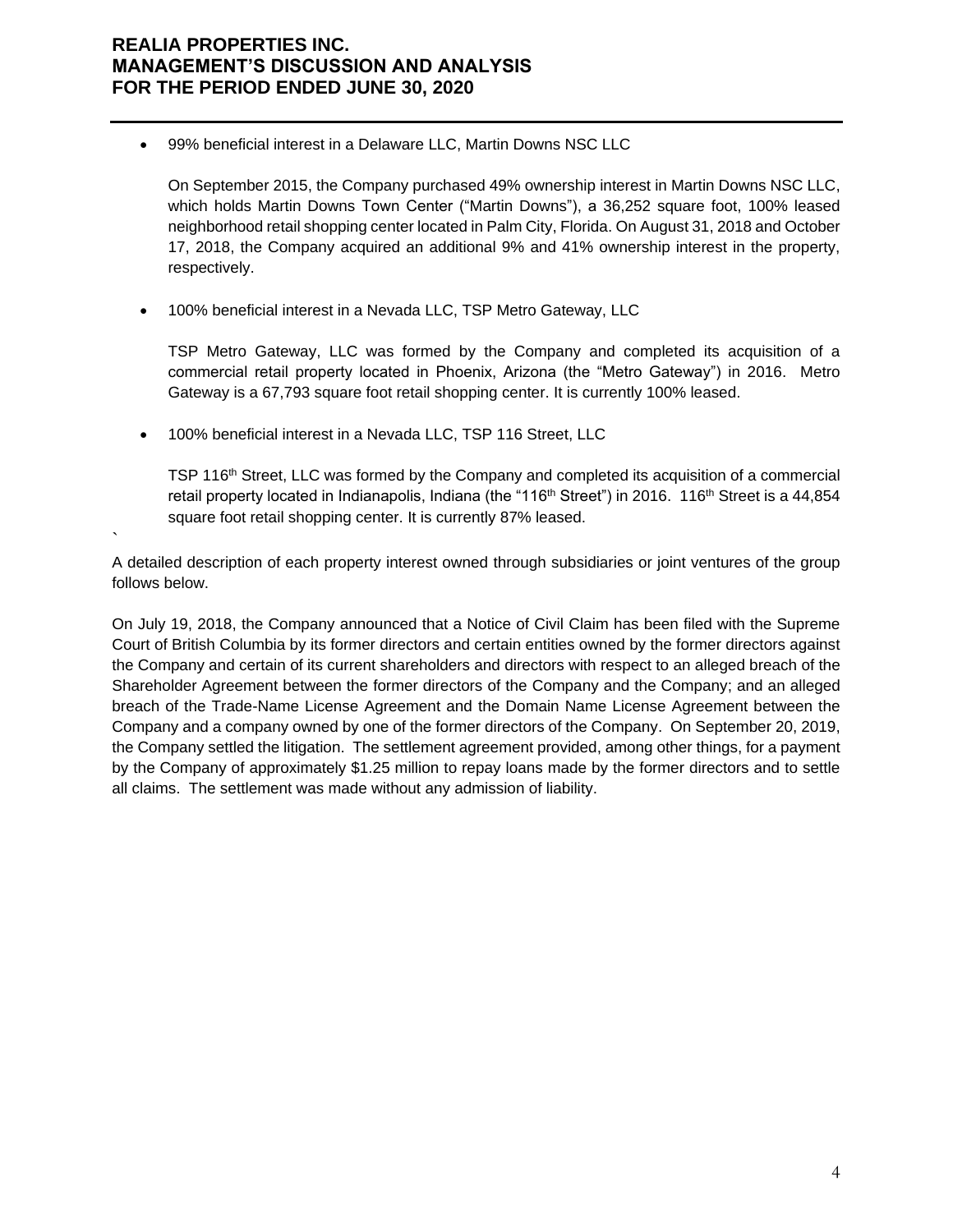#### **PROPERTY PORTFOLIO**

#### **Overview**

As at June 30, 2020, the Company's real estate portfolio consisted of three properties. The details of each property as at the date of this MD&A are as follows:

| Property                                                                | <b>Date Acquired</b> | %    | <b>Purchase</b><br>Price<br>$(USD)^{(1)}$ | Lot<br>Size<br>(acres) | <b>Gross</b><br>Leasable<br>Area<br>(sq ft) | Built/<br>renovated | <b>Major Tenants</b>                                                                    | Occupancy |
|-------------------------------------------------------------------------|----------------------|------|-------------------------------------------|------------------------|---------------------------------------------|---------------------|-----------------------------------------------------------------------------------------|-----------|
| Martin Downs <sup>(2)</sup><br><b>Town Center</b><br>(Palm City, FL)    | September 2015       | 99%  | 11.5 million $(3)$                        | 7.49                   | 36.252                                      | 2006                | • Panera Bread<br>$\cdot$ BB & T<br>• Sun Trust Bank<br>• Edward Jones                  | 100%      |
| Metro Gateway <sup>(4)</sup><br><b>Shopping Center</b><br>(Phoenix, AZ) | March 2016           | 100% | 9.1 million                               | 6.46                   | 73.146                                      | 1978/1986           | • Planet Fitness<br>• Laser Quest<br>• Dart Bar<br>• Domino's Pizza                     | 98%       |
| 116 <sup>th</sup> Street<br>Center <sup>(5)</sup><br>(Indianapolis, IN) | August 2016          | 100% | 9.825 million                             | 3.97                   | 44.839                                      | 2007/2008           | • Fred Astaire Dance<br>• Upland Brewing Co.<br>• Sylvan Learning<br>• Caliente Mexican | 87%       |

Notes:

(1) Subject to customary closing adjustments.

(2) Martin Downs is owned directly by Martin Downs NSC LLC. The Company owns 99% beneficial interest through its subsidiary Realia Properties US.

(3) The Company initially acquired its 49% ownership interest based on the purchase and sales agreement price of \$11.5MM. The acquisition of the additional 41% interest from Inovalis City Center Retail Fund was based on the \$11.5MM price per the PSA. The acquisition of the 9% was based on an agreed upon value of \$1.0MM.

(4) Metro Gateway is owned directly by TSP Metro Gateway LLC, a Nevada LLC. The Company owns a 100% beneficial interest through its subsidiary, Realia US, Inc.

(5) 116<sup>th</sup> Street is owned directly by TSP 116<sup>th</sup> Street, LLC, a Nevada LLC. The Company owns a 100% beneficial interest through its subsidiary, Realia US, Inc.

#### *Martin Downs Town Center*

Martin Downs Town Center is a 36,252 square foot neighborhood retail shopping center located in Palm City, Florida, covering a total site area of 7.6 acres. The center was built in 2006 and as of the date of this MD&A is 100% leased, shadow anchored by a Publix supermarket. The center has a variety of retail tenants including Panera Bread, BB & T (Trust Company), Sun Trust Bank, Edward Jones, Dunkin' Donuts, Olympic Diner, Hokkaido Hibachi and Sushi, and others.

Pursuant to the terms of the acquisition, the sellers received US\$2.369 million in exchange for the Company's acquisition of an initial 49% interest in the joint venture. Consideration and closing costs for the acquisition were paid by issuing common shares of the Company. The property was independently appraised at US\$12.5 million and the transaction was concluded based on a property value of US\$11.5 million. Prior to the acquisition, the center was 90% owned by an affiliate of Inovalis, Inovalis City Center Retail Fund Inc. and 10% owned by Martin Downs GP LLC. The Company acquired its interest from Inovalis City Center Retail Fund Inc.

On August 31, 2018, the Company acquired an additional 9% ownership interest from Martin Downs GP LLC for \$1,302,000 (US\$1,000,000), which is still outstanding as at June 30, 2020.

On October 17, 2018, the Company acquired an additional 41% interest from Inovalis City Center Retail Fund Inc. The acquisition was a result of the Company exercising an option from the original 2015 Purchase and Sales agreement. In consideration for the acquisition cost of \$3,710,875, the Company issued 38,459,269 common shares as at February 22, 2019. As of October 17, 2018, the Company holds 99% in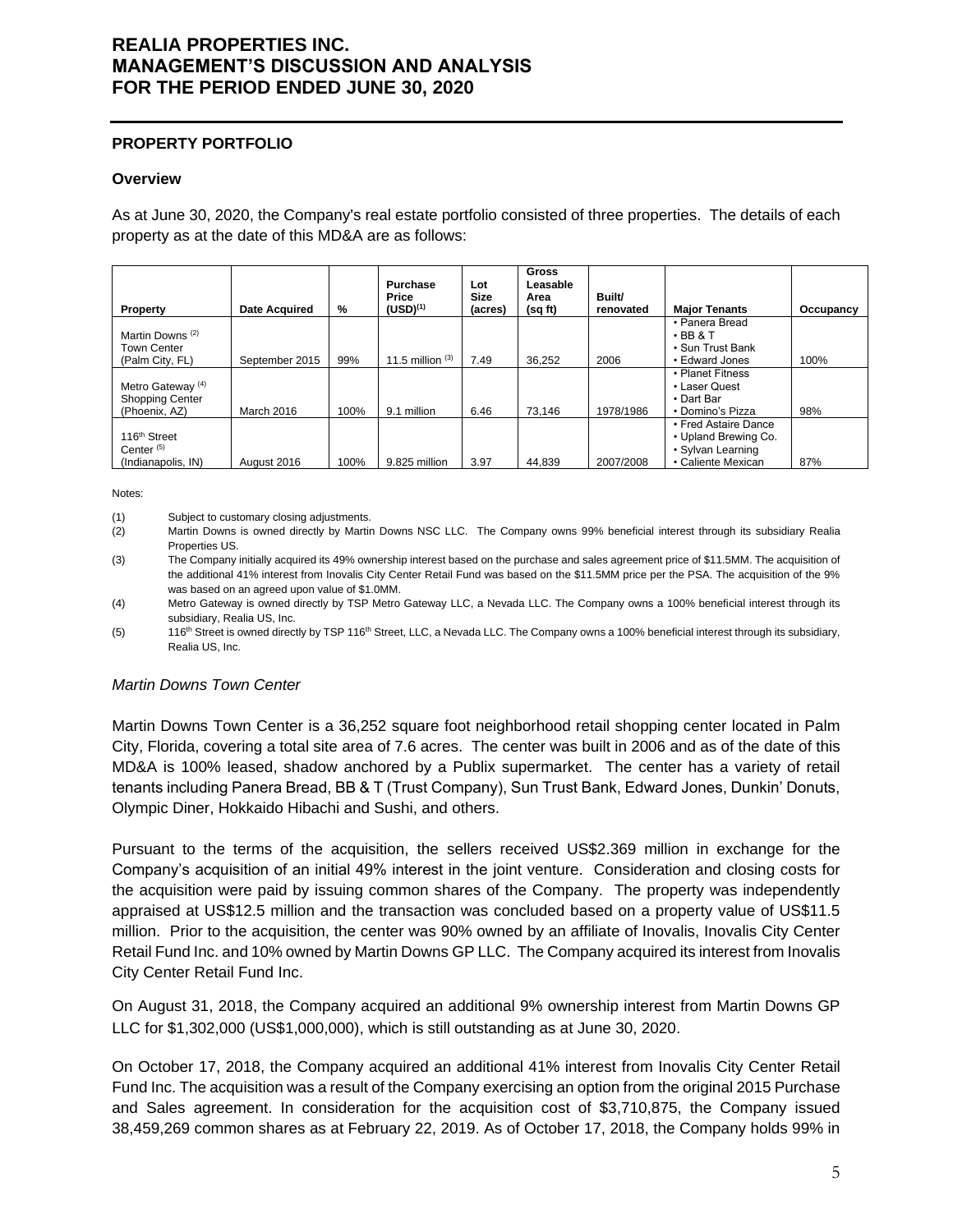Martin Downs NSC, LLC and therefore, is deemed to have acquired control and therefore begin to consolidate Martin Downs NSC, LLC at the time of the acquisition of the additional 41% interest.

Martin Downs Town Center is managed by NAI Southcoast at market management fees rates. These management fees are operating expenses recoverable from tenants.

#### *Metro Gateway Shopping Center*

Metro Gateway is a 73,146 square foot community center located in Phoenix, Arizona on approximately 6.4 acres. As of the date of this MD&A is 97.6% leased. The well-located, stabilized shopping center is comprised of a complimentary mix of long-term leased tenants including Planet Fitness, Laser Quest and Dart Bar.

The acquisition cost of US\$9,100,000 was financed, in part, through a first mortgage deed of US\$6,080,000. The remainder of the acquisition cost was funded from proceeds of the convertible debenture private placement of an aggregate principal amount of \$4,500,000 of 8% convertible unsecured subordinated debentures.

Metro Gateway is managed by Mutual Property Advisors, at market management fees rates. The management fees are recorded as operating expenses and are recoverable from tenants.

#### *116th Street Centre*

116th Street Centre is a 44,839 square foot retail center located in Indianapolis, Indiana on approximately 3.97 acres. As of the date of this MD&A it is 87% leased. The well-located, stabilized shopping center is comprised of a complimentary mix of long-term leased tenants including Sylvan Learning, Fred Astaire Dance Studio, Caliente Mexican Grill, Meridian Design Group and Upland Brewing Co. A number of initiatives are currently close to concluding to fill two recent vacancies of 2,335 and 1,696 square feet.

The acquisition cost of US\$9,825,000 was financed in part through a first mortgage of US\$6,975,750 with the remainder provided by US\$2,515,512 of proceeds from the sale of the Company's interests in Swanway and San Tan joint ventures, and the bridge loans provided 50% by TitanStar Finance Inc., a Company of which the former Chairman is a principal, and 50% by a private company owned by a former director of the Company.

116<sup>th</sup> Street Centre is managed by McCrea Property Group, at market management fees rates. The management fees are recorded as operating expenses and are recoverable from tenants.

### **OUTLOOK**

The Company owns interest in three neighborhood shopping centers. The Company anticipates selling a portion of its interest in the assets to repay the outstanding corporate debts as they come due.

#### **INVESTING ACTIVITY**

No new investments or letters of intent were entered into during the period ended June 30, 2020.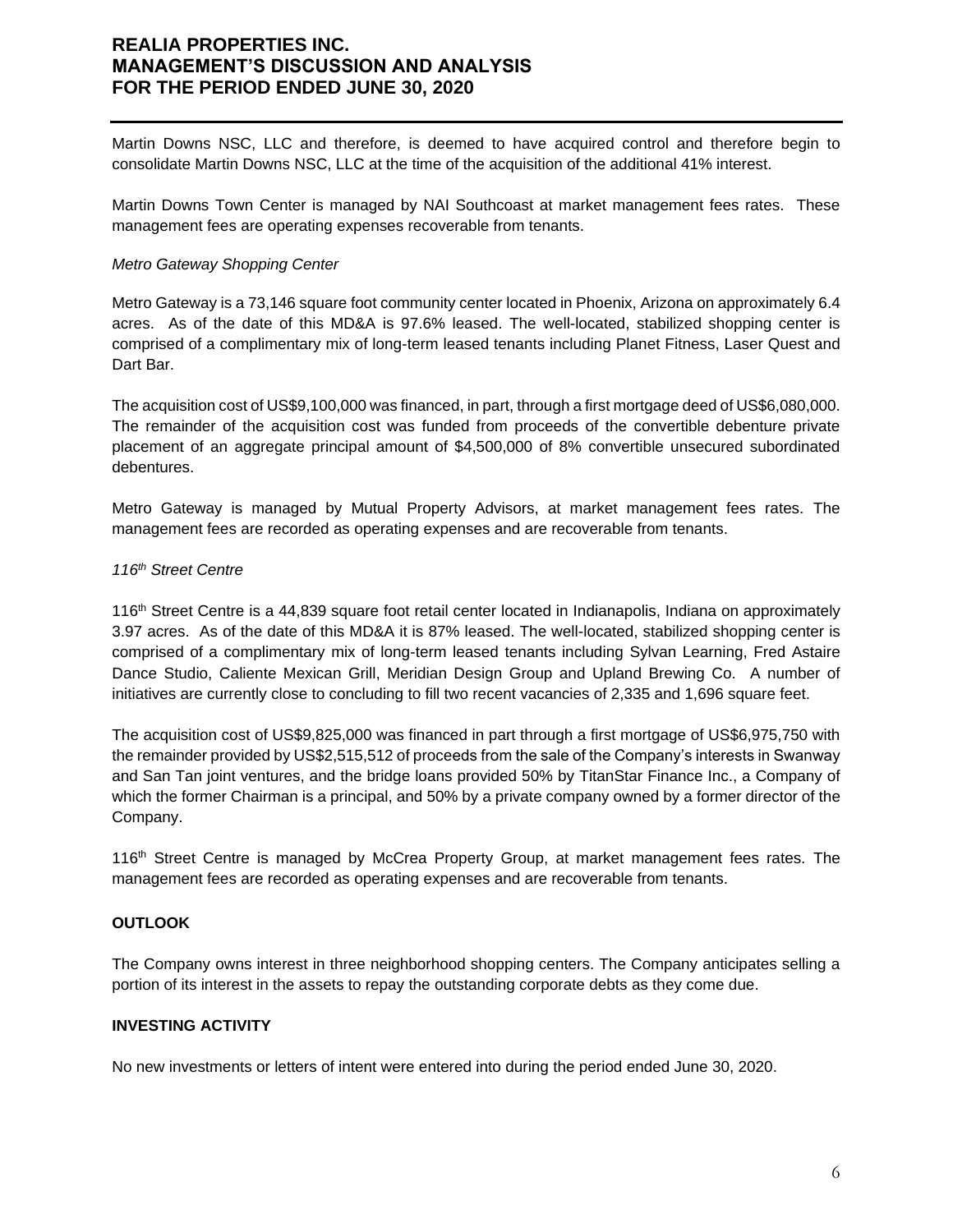## **SECTION II**

### **NON-IFRS INDUSTRY MEASURES**

The Company has included certain non-IFRS measures throughout this MD&A. Management believes that in addition to conventional measures prepared in accordance with IFRS, investors in the real estate industry use these non-IFRS financial measures to evaluate the Company's performance, ability to generate cash flows and financial condition. Accordingly, these non-IFRS financial measures are intended to provide additional information and should not be considered in isolation or as a substitute for performance measures prepared in accordance with IFRS. The non-IFRS financial measures do not have standardized meanings and may not be comparable to measures used by other issuers in the real estate industry or other industries. The non-IFRS financial measures noted in this MD&A are as follows and include definitions:

a) Adjusted Funds From Operations ("AFFO")

NOI less debt service loan reserves and non-recoverable operating expenses including owner's expenses.

b) AFFO Company

AFFO less cash cost of corporate debt and G & A expenses.

c) Debt Coverage Ratio

NOI divided by mortgage cost (principal and interest).

d) Debt to Gross Book Value

Principal balance of outstanding mortgage divided by original acquisition cost of properties.

e) Debt to Gross Book Value (Company)

All mortgage and corporate debt divided by original acquisition cost of properties.

f) Interest Coverage Ratio (Company)

NOI divided by all mortgage and corporate debt.

g) Net Asset Value Table (page 10)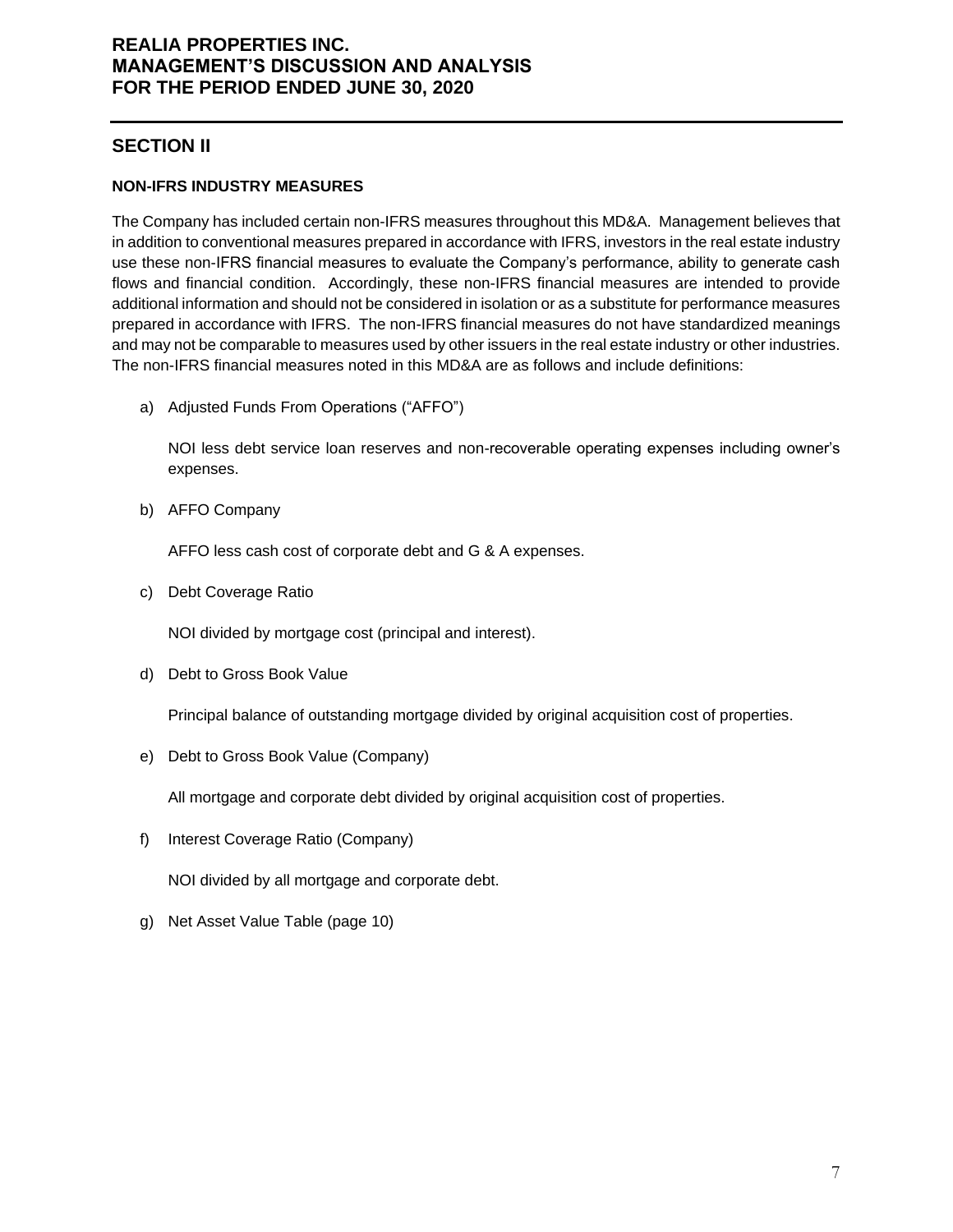#### **KEY PERFORMANCE INDICATORS**

| Period ended June 30, 2020                                                       | <b>Martin</b><br><b>Downs</b> | Metro<br>Gateway | 116 <sup>th</sup><br><b>Street</b> | Corporate<br><b>Debt</b> | G&A       | <b>Total</b>            |
|----------------------------------------------------------------------------------|-------------------------------|------------------|------------------------------------|--------------------------|-----------|-------------------------|
| <b>Property Related</b>                                                          |                               |                  |                                    |                          |           |                         |
| <b>NOI</b>                                                                       | 768,091                       | 628,295          | 423,561                            |                          |           | 1,819,947               |
| <b>AFFO</b>                                                                      | 257,237                       | 387,626          | 193,918                            |                          |           | 838,781                 |
| Occupancy                                                                        | 100%                          | 100%             | 87%                                |                          |           | 96% (1)                 |
| Debt Coverage Ratio                                                              | 1.76                          | 2.21             | 1.42                               |                          |           | $1.79^{(1)}$            |
| % of Property Costs Recovered                                                    | 134%                          | 129%             | 91%                                |                          |           | 117% (1)                |
| Debt to Gross Book Value                                                         | 58%                           | 64%              | 68%                                |                          |           | 63% (1)                 |
| Weighted Average Lease Term to Maturity<br>(in years) (excludes renewal options) | 3.79                          | 2.83             | 4.51                               |                          |           | 3.51(1)                 |
| Mortgage Interest Rate                                                           | 7.08%                         | 5.55%            | 4.78%                              |                          |           | $5.81\%$ <sup>(1)</sup> |
| <b>Combined Property and Corporate</b>                                           |                               |                  |                                    |                          |           |                         |
| <b>NOI</b>                                                                       | 768,091                       | 628,295          | 423,561                            |                          |           | 1,819,947               |
| <b>AFFO</b>                                                                      | 257,237                       | 387,626          | 193,918                            | (290, 628)               | (225,095) | 323,059                 |
| <b>AFFO Per Share</b>                                                            |                               |                  |                                    |                          |           | 0.00                    |
| Interest Coverage Ratio Property and<br>Corporate Debt                           |                               |                  |                                    |                          |           | 1.54                    |
| Debt to Gross Book Value                                                         |                               |                  |                                    |                          |           | 67% (1)                 |
| Weighted Average Interest Rate                                                   |                               |                  |                                    |                          |           | $6.53\%$ <sup>(1)</sup> |

(1) Weighted-average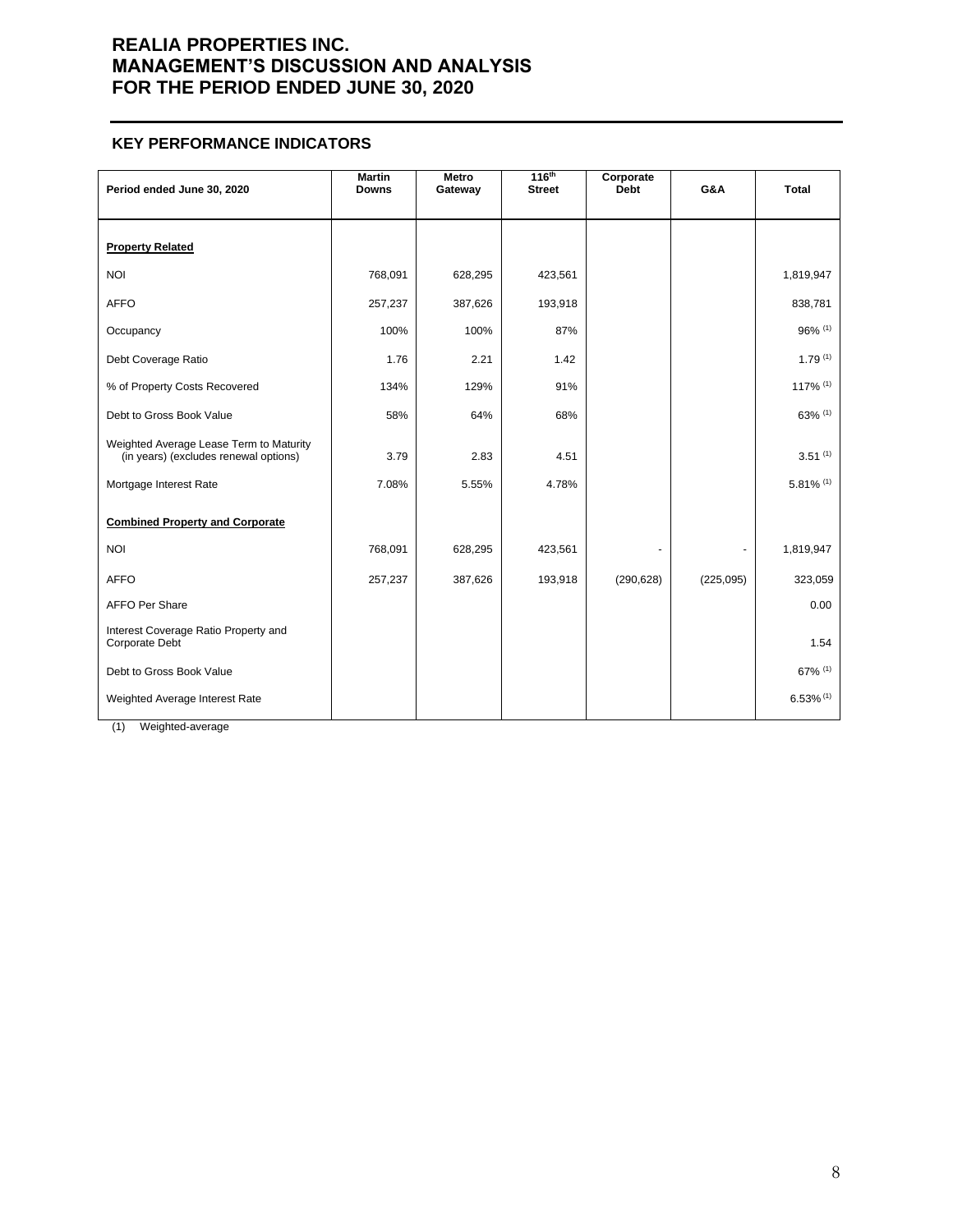### **PROPERTY NET ASSET VALUES (NAV) AT COST COMPARED TO CURRENT MARKET VALUES**

The Net Asset Value Table is intended to illustrate the change in value of properties since they were acquired, net of the face value of mortgages and non-property debt. The property cost is the contracted purchase price without adjustments for transaction costs, depreciation and amortization. These measures are not recognized measures under GAAP or IFRS but are intended to provide readers with guidance of the trend in the asset values of the properties and the net asset values after debt since acquisition on a simplified basis.

|                                   | <b>AT COST</b> |            |       |   |            |   | <b>AT VALUE</b> |   |                 |       |   |                 |     |                 |  |
|-----------------------------------|----------------|------------|-------|---|------------|---|-----------------|---|-----------------|-------|---|-----------------|-----|-----------------|--|
|                                   |                |            |       |   |            |   | @1.3576         |   |                 |       |   |                 |     | @\$1.3576       |  |
|                                   |                | Cost in    | %     |   | Cost in    |   | Cost in         |   | <b>Value in</b> | %     |   | <b>Value in</b> |     | <b>Value in</b> |  |
|                                   |                | US\$       | Own   |   | US\$       |   | CAD\$           |   | US\$            | Own   |   | US\$            |     | CAD\$           |  |
| Martin Downs \$                   |                | 11,500,000 | 0.990 | S | 11,385,000 | S | 15,456,276      | S | 13,700,000      | 0.990 | S | 13,563,000      | l S | 18,413,129 (1)  |  |
| <b>Metro Gateway</b>              |                | 9.100.000  | 1.000 |   | 9.100.000  |   | 12,354,160      |   | 9,560,000       | 1.000 |   | 9,560,000       |     | 12,978,656 (2)  |  |
| 116th Street                      |                | 9.825.000  | 1.000 |   | 9.825.000  |   | 13,338,420      |   | 9.730.000       | 1.000 |   | 9.730.000       |     | 13,209,448 (3)  |  |
| <b>Total Cost and Valuel \$</b>   |                | 30.425,000 |       |   | 30.310.000 | S | 41.148.856      | s | 32,990,000      |       | S | 32,853,000      | l S | 44,601,233      |  |
|                                   |                |            |       |   |            |   |                 |   |                 |       |   |                 |     |                 |  |
|                                   |                | Debt in    | %     |   | Debt in    |   | Cost in         |   | Debt in         | %     |   | Debt in         |     | Debt in         |  |
|                                   |                | US\$       | Own   |   | US\$       |   | <b>CADS</b>     |   | US\$            | Own   |   | US\$            |     | CAD\$           |  |
| Martin Downs S                    |                | 9,000,000  | 0.990 | S | 8,910,000  | S | 12,096,216      | s | 9,000,000       | 0.990 | s | 8,910,000       | ΙS  | 12,096,216      |  |
| Metro Gateway                     |                | 5,786,733  | 1.000 |   | 5,786,733  |   | 7,856,069       |   | 5,780,012       | 1.000 |   | 5,780,012       |     | 7,846,944       |  |
| 116th Street                      |                | 6,655,326  | 1.000 |   | 6,655,326  |   | 9,035,271       |   | 6,619,619       | 1.000 |   | 6,619,619       |     | 8,986,795       |  |
| <b>Total Real Estate Debt</b> \$  |                | 21,442,059 |       | S | 21,352,059 | S | 28,987,555      | S | 21,399,631      |       | S | 21,309,631      | S   | 28,929,955      |  |
|                                   |                |            |       |   |            |   |                 |   |                 |       |   |                 |     |                 |  |
| Real estate leverage              |                |            |       |   | 70.45%     |   | 70.45%          |   |                 |       |   | 64.86%          |     | 64.86%          |  |
|                                   |                |            |       |   |            |   |                 |   |                 |       |   |                 |     |                 |  |
| <b>Total Non-Real Estate Debt</b> |                |            |       |   |            |   | 6,578,010       |   |                 |       |   |                 |     | 6,578,010       |  |
| <b>NAV</b>                        |                |            |       |   |            | S | 5,583,291       |   |                 |       |   |                 | s   | 9,093,268       |  |
|                                   |                |            |       |   |            |   |                 |   |                 |       |   |                 |     |                 |  |
| Shares outstanding                |                |            |       |   |            |   | 255, 221, 137   |   |                 |       |   |                 |     | 255, 221, 137   |  |
|                                   |                |            |       |   |            |   |                 |   |                 |       |   |                 |     |                 |  |
| <b>NAV per share</b>              |                |            |       |   |            | S | 0.02188         |   |                 |       |   |                 | S   | 0.03563         |  |

Market values are based on management estimates unless appraisal values are referenced.

(1) US\$13,700,000 per NAI Southcoast Broker Opinion of Value dated April 8, 2020.

(2) US\$9,560,000 per CBRE summary valuation dated March 25, 2020.

US\$9,730,000 per CBRE In-Place Analysis dated March 18, 2020.

### **CAPITAL STRUCTURE, FINANCING**

The Company's objectives when managing capital of \$41,215,202 (2019 - \$38,919,212), which is share capital, contributed surplus, equity component of convertible debentures, accumulated other comprehensive income, deficit, notes payable, mortgages payable, due to related parties, convertible debentures and long-term debt, are to safeguard its ability to continue as a going concern, so that it can continue to provide returns for shareholders and benefits for other stakeholders, and to provide an adequate return to shareholders by pricing products and services commensurately with the level of risk.

The Company sets the amount of capital in proportion to risk. The Company manages the capital structure and makes adjustments to it in light of changes in economic conditions and the risk characteristics of the underlying assets. In order to maintain or adjust the capital structure, the Company may adjust the amount of dividends paid to shareholders, return capital to shareholders, issue new common shares, or sell assets to reduce debt.

The Company monitors capital from time-to-time using a variety of measures. Monitoring procedures are typically performed as a part of the overall management of the Company's operations. The Company's strategy during the period, which was unchanged from the prior period, was to maintain its ability to secure access to financing at a reasonable cost. The requirements and terms of sources of capital cannot be predicted and change in ways the Company cannot predict.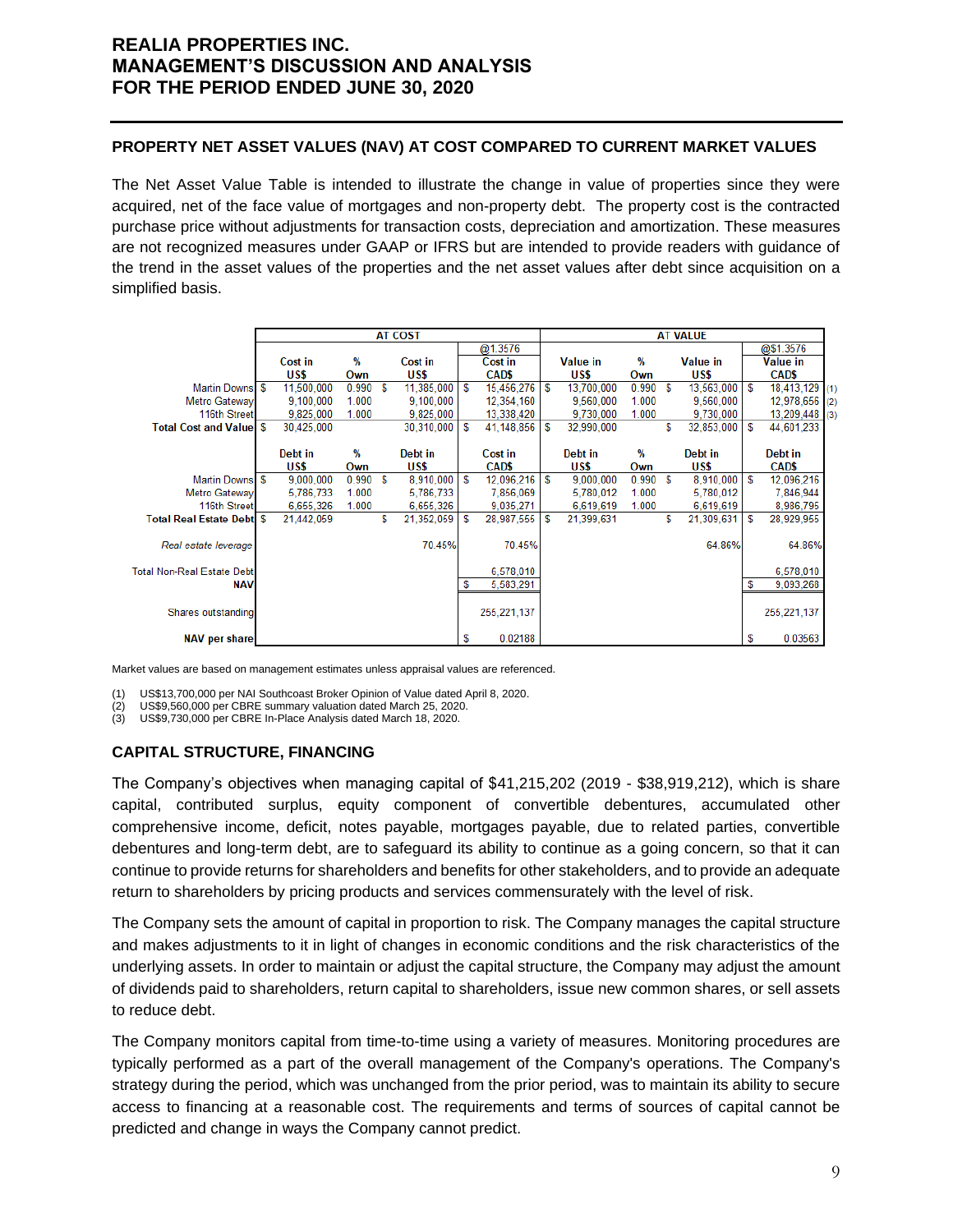## **SECTION III**

### **SELECTED FINANCIAL INFORMATION**

A summary of selected financial information for the period ended June 30, 2020 and 2019 is as follows:

|                                                |              | Three months ended June 30, |              | Six months ended June 30, |
|------------------------------------------------|--------------|-----------------------------|--------------|---------------------------|
|                                                |              | 2019<br>2020                | 2020         | 2019                      |
| Rental income and recoveries                   |              | \$1.183.450<br>1.241.155    | \$ 2.416.964 | \$2,361,251               |
| Net income (loss)                              |              | (601, 558)<br>(200,256)     | (259, 311)   | (1,364,023)               |
| Comprehensive income (loss)                    |              | 164.106<br>(374, 651)       | (754, 285)   | (794, 980)                |
| Net income (loss) per share, basic and diluted |              | 0.00<br>0.00                | (0.00)       | (0.01)                    |
| Total assets                                   | 42.350.565   | 42.046.315                  | 42.350.565   | 42.046.315                |
| Working capital deficiency                     | (26,070,794) | (12,758,965)                | (26,070,794) | (12,758,965)              |

The Company has a lower net loss in the period June 30, 2020 than in comparable period due higher legal fees incurred in 2019, a write-off of old liabilities to miscellaneous income, and lower depreciation expense as intangible assets get fully amortized. The increase in comprehensive income is mostly due to the weakening of the Canadian dollars ( $2020 - 1.3576$  vs  $2019 - 1.3095$ ). The increase in working capital deficiency is due to Metro Gateway mortgage maturing within twelve months.

### **RESULTS OF OPERATIONS**

#### **Summary**

|                                                           |                  | Three months ended June 30, | Six months ended June 30. |                 |  |  |
|-----------------------------------------------------------|------------------|-----------------------------|---------------------------|-----------------|--|--|
|                                                           | 2020             | 2019                        | 2020                      | 2019            |  |  |
| Revenue                                                   |                  |                             |                           |                 |  |  |
| Rental income and recoveries <sup>(1)</sup>               | \$.<br>1,241,155 | \$<br>1,183,450             | \$2,416,964               | 2,361,251<br>\$ |  |  |
| Property operating expenses                               |                  |                             |                           |                 |  |  |
| Operating and leasing expenses <sup>(1)</sup>             | (254, 681)       | (342,186)                   | (689, 934)                | (692, 233)      |  |  |
| Earnings from property operations                         | 986,474          | 841,264                     | 1,727,030                 | 1,669,018       |  |  |
| Other revenues (expenses)                                 |                  |                             |                           |                 |  |  |
| General and administrative (2)                            | (141, 047)       | (327, 557)                  | (225,094)                 | (564, 820)      |  |  |
| Depreciation (1) (3)                                      | (392, 168)       | (461, 526)                  | (783,082)                 | (1, 155, 835)   |  |  |
| Net finance costs $(4)$                                   | (647, 122)       | (660, 945)                  | (1,305,592)               | (1,316,452)     |  |  |
| Gain on write-off of financial liabilities <sup>(4)</sup> |                  |                             | 337,236                   |                 |  |  |
| Foreign exchange gain (loss)                              | (6, 393)         | 7,206                       | (9,809)                   | 4,065           |  |  |
|                                                           | (1, 186, 730)    | (1,442,822)                 | (1,986,341)               | (3,033,042)     |  |  |
| Income (loss) for the period                              | (200, 256)       | (601, 558)                  | (259, 311)                | (1,364,024)     |  |  |

- 1. Higher income, lower operating and leasing expenses and lower depreciation in the current period due to the weakening of Canadian dollar in 2020.
- 2. General and administrative expenses are higher in 2019 primary due to increased legal services.
- 3. Depreciation in 2020 is lower due to some assets fully amortized in 2020.
- 4. Write off of liabilities from 2014 and 2015.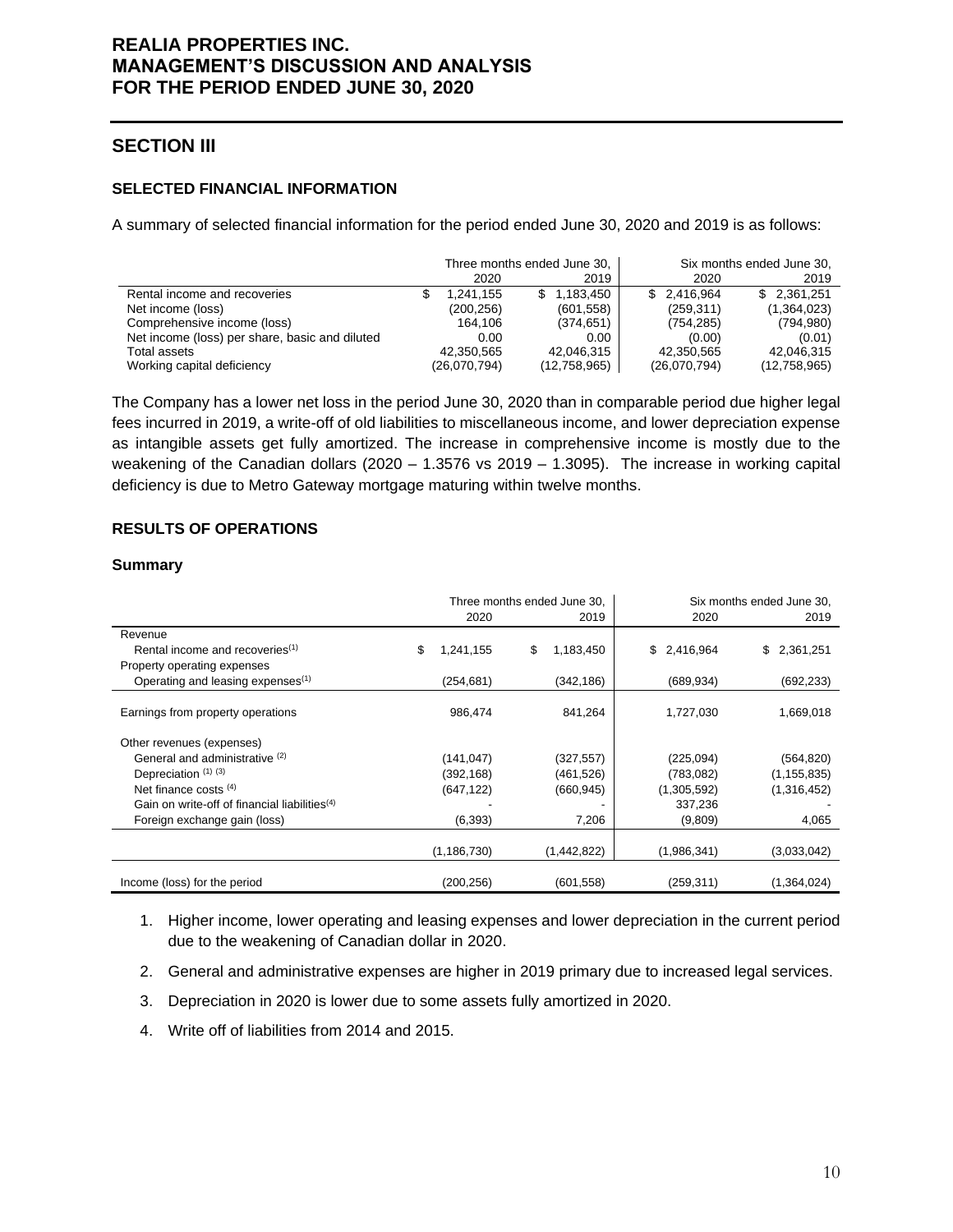### **TOTAL ASSETS**

Total assets as at June 30, 2020 included \$39,556,989 of investment properties, \$1,137,973 of mortgage reserve funds, \$827,582 of cash, \$735,775 of accounts receivable and \$92,246 of prepaid expenses and deposits.

### **LIQUIDITY, WORKING CAPITAL**

As at June 30, 2020, the Company had a working capital deficiency of \$26,070,794 (June 30, 2019 – working capital deficiency of \$12,758,965).

The net increase in working capital deficiency from June 30, 2019 to June 30, 2020 is due the mortgage payable maturing within the next twelve months.

### **SELECTED QUARTERLY INFORMATION - MOST RECENT EIGHT QUARTERS**

A summary of selected quarterly financial information for the most recent eight quarters is as follows:

|                                |            | 2020 |           | 2019 |          |  |             |               |  | 2018        |  |           |             |
|--------------------------------|------------|------|-----------|------|----------|--|-------------|---------------|--|-------------|--|-----------|-------------|
|                                | Q2         |      | Q1        |      | Q4       |  | Q3          | Q2            |  | Q1          |  | Q4        | Q3          |
| Net income (loss)              | (200, 256) |      | (59,055)  |      | 2,182    |  | (963.837)   | \$(1.364.024) |  | \$(762.465) |  | (381.187) | \$1,830,515 |
| Comprehensive income<br>(loss) | 169.106    |      | (923.390) |      | (20.800) |  | (1.038.297) | (794.981)     |  | (420.329)   |  | 3.655.802 | 3.200.425   |
| Net income (loss) per          |            |      |           |      |          |  |             |               |  |             |  |           |             |
| share, basic and diluted       | 0.00       |      | 0.00      |      | 0.00     |  | 0.00        | (0.01)        |  | 0.00        |  | 0.00      | 0.01        |

In the third quarter ended September 30, 2019, the Company experienced a higher net loss and comprehensive loss than in the comparable period in September 30, 2018 due primarily from the consolidation of Martin Downs, increased legal fees and strengthening of the Canadian dollars.

In the fourth quarter ended December 31, 2019, the Company experienced a higher net income and a much lower comprehensive income loss than in the comparable period in December 31, 2018 due to the strengthening of Canadian dollars.

In the first quarter ended March 31, 2020, the Company experienced a lower net loss than in the comparable period in March 31, 2019 due to the write-off of liabilities from 2014 and 2015; and a higher comprehensive loss than in the comparable period due to the weakening of the Canadian dollars.

The results for the quarter ended June 30, 2020 are previously described under Results of Operations.

## **SECTION IV**

### **CRITICAL ACCOUNTING ESTIMATES**

The preparation of the financial statements in conformity with IFRS requires management to make judgments, estimates and assumptions that effect the reported amounts in the financial statements. Management bases its judgments, estimates and assumptions on factors it believes to be reasonable in the circumstances, but which may be inherently uncertain and unpredictable. The uncertainty of these judgme-nts, assumptions and estimates could results in actual results that differ from the estimates and outcomes that require a material adjustment to the carrying amount of assets and liabilities in the future.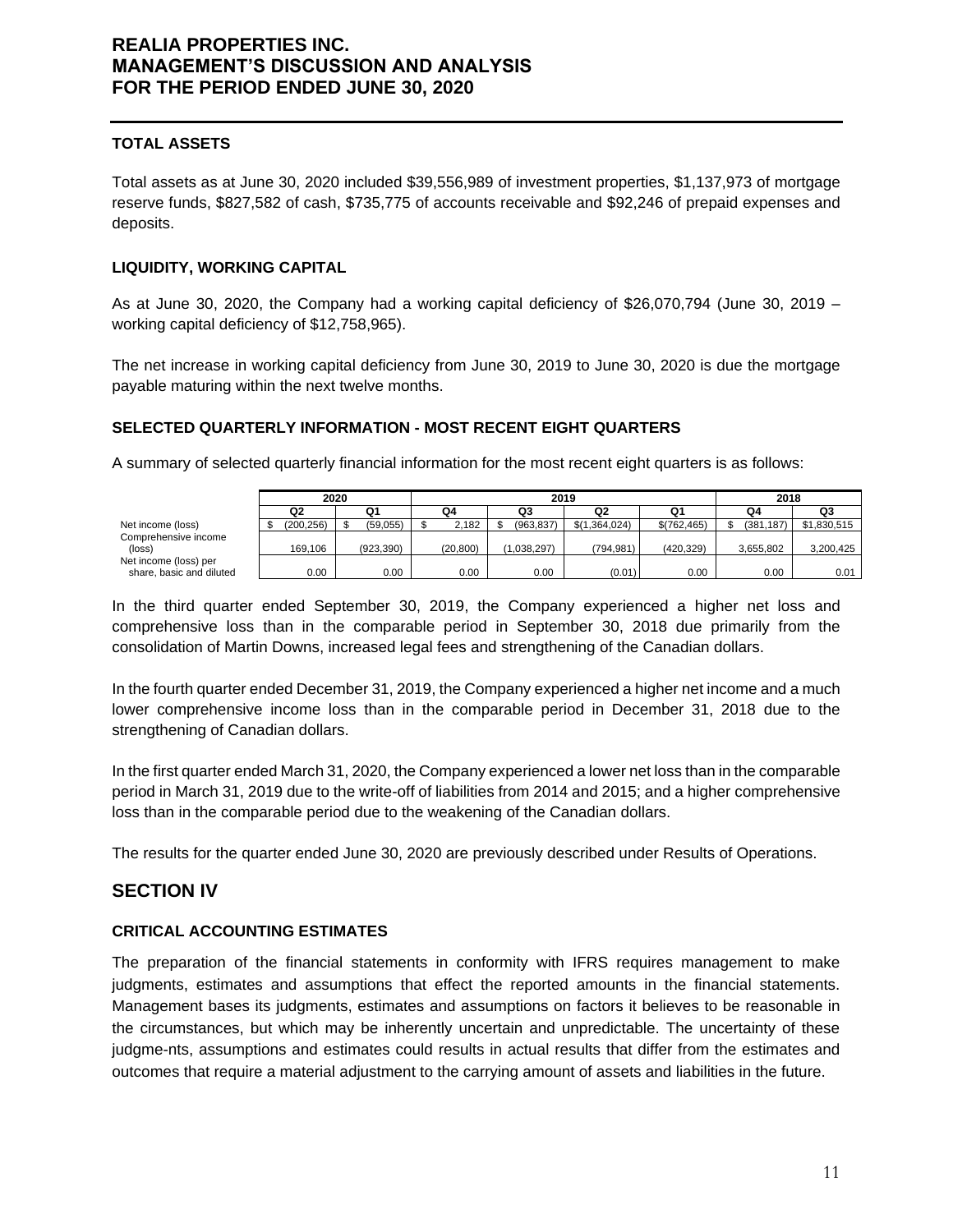#### (a) Judgements:

The following are critical accounting judgments that have been made in applying the Company's accounting policies:

(i) Business combinations:

The Company acquires interests in entities that own investment properties. At the time of acquisition, the Company considers whether the acquisition represents a business combination or acquisition of a group of assets and liabilities. The Company accounts for an acquisition as a business combination where an integrated set of activities is acquired in addition to the investment property. When the acquisition does not represent a business combination, it is accounted for as an acquisition of a group of assets and liabilities, and the acquisition cost is allocated to the assets and liabilities acquired based on their relative fair values at the acquisition date. The Company may elect to use the concentration test as permitted and defined in the amendment to IFRS 3 to assess if a transaction could be accounted for as an asset acquisition

(ii) Investment properties:

The Company's accounting policy relating to investment properties is described in note 3(d) of the Financial Statements. In applying this policy, judgment is applied to determine the significant components of each property, including the useful lives over which the componentized assets are to be amortized.

(iii) Going concern:

The assessment of the Company's ability to continue on a going concern basis, to obtain sufficient funds to cover ongoing operating expenses and to meet its obligations for the coming year involves a large part of judgment based on past experience and other factors, including expectations of future events that are considered reasonable in the circumstances.

### (b) Estimates:

The significant areas of estimation include the following:

(i) Fair value of the investment properties:

The fair value of investment properties disclosed in note 5 of the Financial Statements is determined by management.

The determination of the fair value of investment property requires the use of estimates such as future cash flows from assets (i.e., tenant profiles, future revenue streams and overall repair and condition of the property), discount rates applicable to those assets' cash flows and capitalization rates. These estimates are based on market conditions existing at the reporting date.

(ii) Convertible debentures:

For convertible debentures containing an equity component, the Company assesses the value of the debt component which is calculated at the estimated fair value of the future interest and principal payments due under the terms of the convertible debentures, using an estimated discount rate based on Management's estimated cost of capital.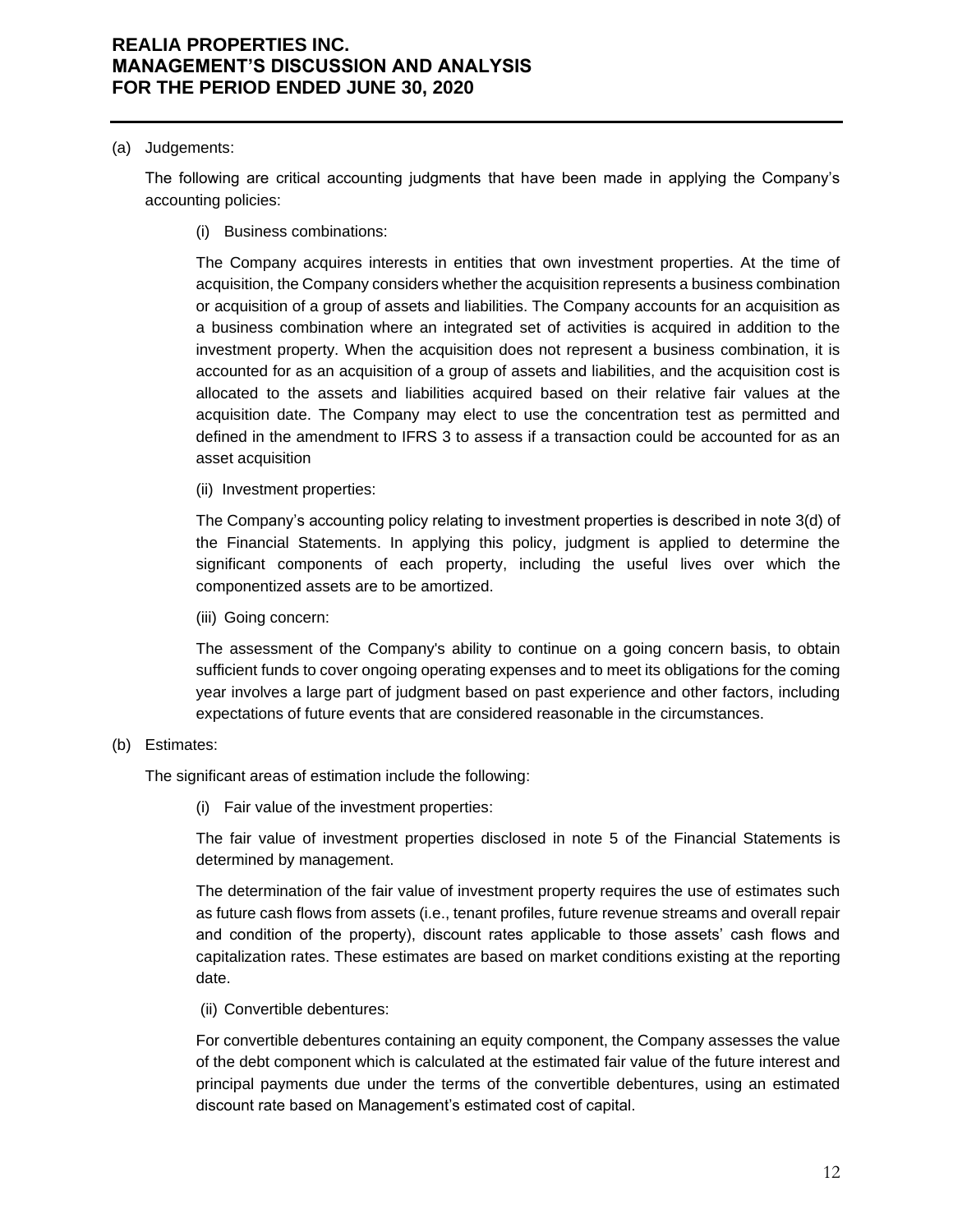For convertible debentures which do not contain an equity component, the Company is required to estimate the fair value of the embedded derivative liability which is calculated based on using a model which considers inputs requiring significant judgement.

#### **NEW ACCOUNTING POLICIES ADOPTED IN THE CURRENT PERIOD**

#### *IFRS 16 - Leases*

IFRS 16 was issued in January 2016 and applies to annual financial reporting periods beginning on or after January 1, 2019. IFRS 16 sets out the principles for the recognition, measurement, presentation and disclosure of leases. IFRS 16 replaces IAS 17, Leases, and related interpretations. IFRS 16 eliminates the classification of leases as either operating leases or finance leases as is required by IAS 17 and, instead, introduces a single lessee accounting model. All leases result in the lessee obtaining the right to use an asset at the start of the lease and incurring a financing obligation corresponding to the lease payments to be made over time.

The adoption of IFRS 16 did not have an impact on the Company's consolidated financial statements for the period ended June 30, 2020.

### **RISKS AND UNCERTAINTIES**

#### **General Business Risks**

The Company will be subject to general business risks and to risks inherent in the commercial real estate industry, including the ownership of real property. These risks include general economic and market factors, health crisis factors, tenant credit risk, local real estate conditions, competition, changes in government regulation, interest rates, the availability of equity and debt financing, environmental and tax related matters, availability of specialized trades people and reliance on key personnel. Any one of, or a combination of, these factors may adversely affect the financial position of the Company.

### **Real Property Ownership**

All real property investments are subject to elements of risk. Such investments are affected by general economic conditions, local real estate markets, the attractiveness of the properties to residents, supply and demand for space, and competition from other available space and various other factors.

The performance of the economy in the area in which Martin Downs Town Center, Metro Gateway Shopping Center, and 116<sup>th</sup> Street Center (collectively called the "Properties") are located affects occupancy, market rental rates and expenses. These factors consequently can have an impact on the future share of income/(loss) attributable to the Company from the Properties.

Other factors may further adversely affect the future value of the Properties. These factors include local conditions in the areas in which the Properties are located, such as an oversupply of commercial real estate properties or a reduction in the demand for commercial real estate properties, the attractiveness of the Properties to tenants, competition from other properties and the Company's ability to provide adequate facilities, maintenance, services and amenities. Operating costs, including real estate taxes, insurance and maintenance costs, and mortgage payments, if any, do not, in general, decline when circumstances cause a reduction in income from a property. The Company could sustain a loss as a result of foreclosure on the Properties if they are mortgaged to secure payment of indebtedness and the Company or its wholly-owned subsidiaries, as applicable, were unable to meet their mortgage payments. In addition, applicable laws, including tax laws, interest rate levels and the availability of financing also affect revenues from properties and real estate values generally.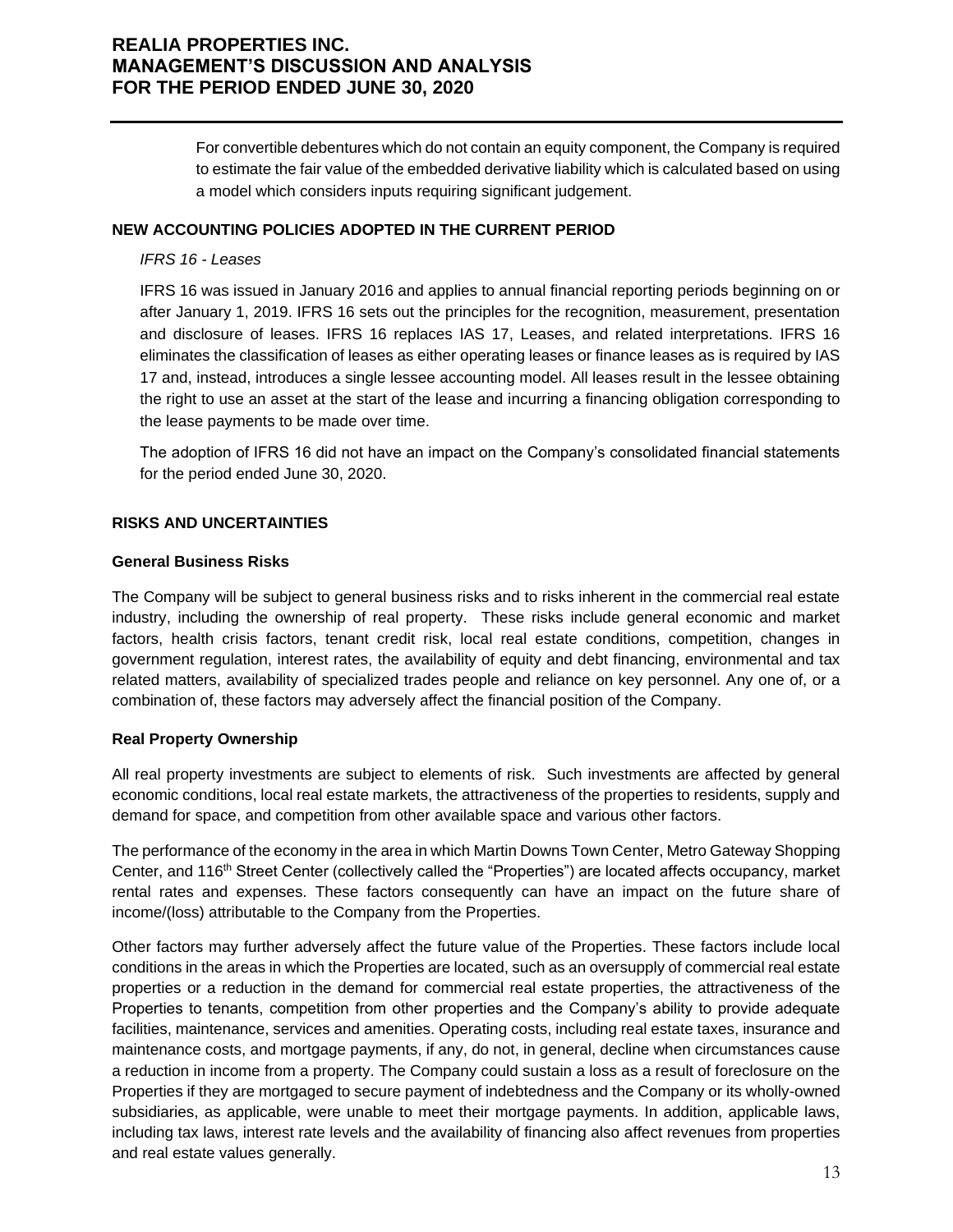#### **Asset and Development Strategy**

It is intended that the Company's business strategy will involve expansion through acquisitions that are in addition to the Properties. These activities require the Company to identify acquisition candidates or investment opportunities that meet its criteria and are compatible with its growth strategy. The Company may not be successful in identifying commercial real estate properties that meet its acquisition criteria or in completing acquisitions or investments on satisfactory terms. Failure to identify or complete acquisitions will slow the Company's growth. The Company could also face significant competition for acquisitions opportunities. Some of the Company's competitors have greater financial resources than the Company and, accordingly, have a greater ability to borrow funds to acquire and develop properties. These competitors may also be willing and/or able to accept more risk than the Company can prudently manage, including risks with respect to the geographic concentration of investments and the payment of higher prices. This competition for investments may reduce the number of suitable investment opportunities available to the Company and may increase acquisition costs in certain areas where the Company's facilities are located or in areas targeted for growth and, as a result, may adversely affect the Company's operating results.

Even if the Company were successful in identifying suitable acquisitions projects, newly acquired properties may fail to perform as expected and management of the Company may underestimate the costs associated with the integration of the acquired properties. In addition, any expansions the Company undertakes in the future are subject to a number of risks, including, but not limited to, construction delays or cost overruns that may increase project costs, financing risks, the failure to meet anticipated occupancy or rent levels, failure to receive required zoning, land use and other governmental permits and authorizations and changes in applicable zoning and land use laws. If any of these problems occur, expansion costs for a project will increase, and there may be significant costs incurred for projects that are not completed. In deciding whether to acquire or expand a particular property, the Company will make certain assumptions regarding the expected future performance of that property.

It is intended that the Company will invest in new developments which carry a certain risk that projected financial returns may not be achieved and that cost overruns, or start-up losses may require further equity injections. The Company manages this risk through detailed evaluation of each development separately and ensuring certain criteria have been met, including an extensive supply and demand analysis and establishing capital participants.

### **Joint Venture and Associate Investments**

The Company no longer has any interests in joint venture and associate investments as at June 30, 2020. The Company may however enter into arrangements with respect to other properties in the future. In any such arrangement, the Company may not be in a position to exercise sole decision-making authority regarding the properties owned through these arrangements. Investments may, under certain circumstances, involve risks not present when a third party is not involved, including the possibility that investment partners might become bankrupt or fail to fund their share of required capital contributions. Investment partners may have business interests or goals that are inconsistent with the Company's business interests or goals and may be in a position to take actions contrary to the Company's policies or objectives. Such investments also have the potential risk of impasse on strategic decisions, such as a sale, because neither the Company nor the investment partner would have full control over the arrangement. Any disputes that may arise between the Company and its investment partners could result in litigation or arbitration that could increase the Company's expenses and distract its officers and/or directors from focusing their time and effort on the Company's business. In addition, the Company might in certain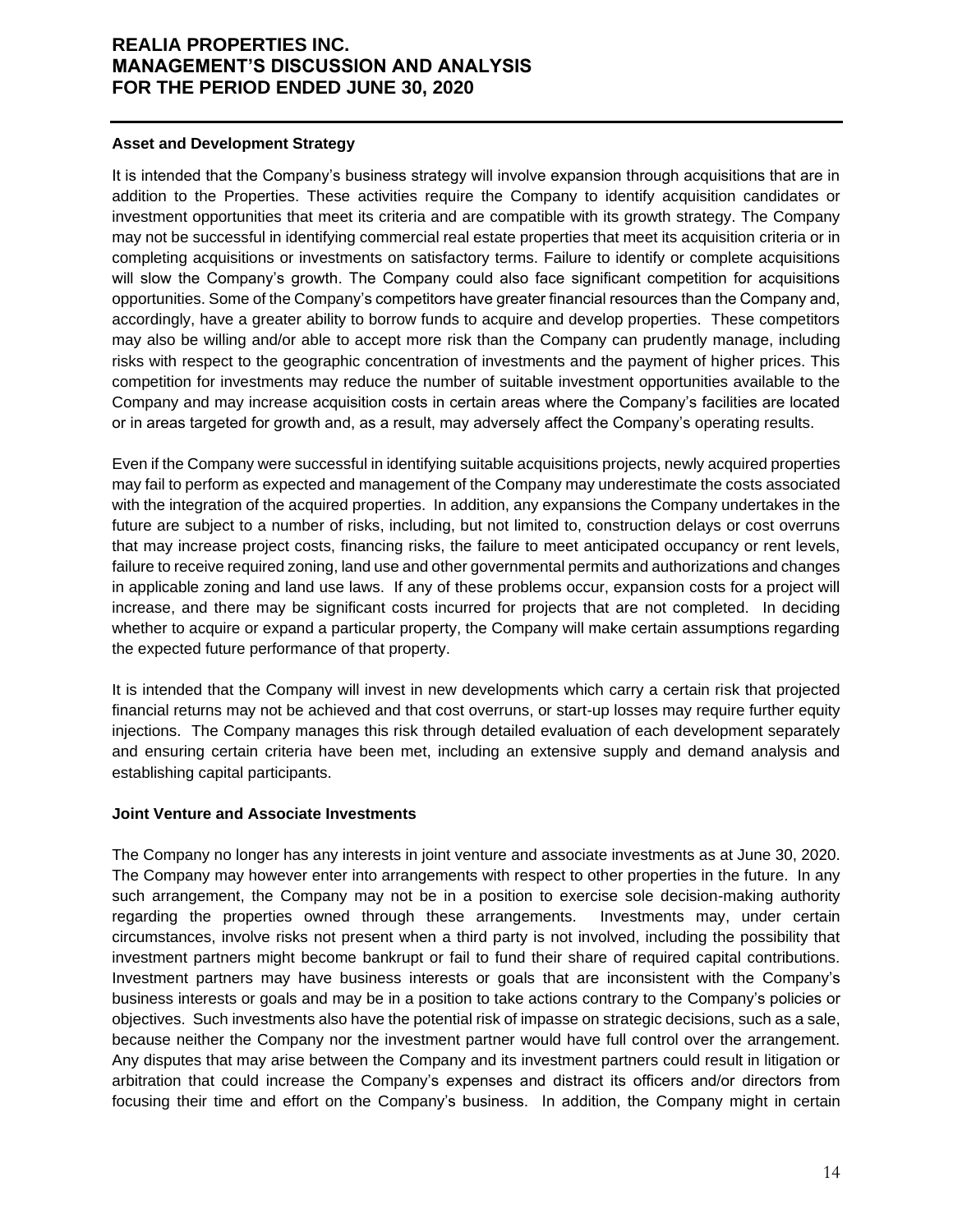circumstances be liable for the actions of its investment partners.

#### **Investment Concentration**

The Company will be susceptible to adverse markets in Palm City, Florida, Phoenix, Arizona, and Indianapolis, Indiana, the markets in which it is operating, such as changing demographics and other factors. Presently, the Company's depreciated book value interests in Martin Downs Town Center in Palm City, Florida account for 41% of the Company's real property assets, the Company's interest in Metro Gateway in Phoenix, Arizona account for 28% of the Company's real property assets and the Company's interest in 116<sup>th</sup> Street in Indianapolis, Indiana accounts for 31% of the Company's real property assets. As a result of this concentration of assets, the Company will be particularly susceptible to adverse market conditions in these regions. Any adverse economic or real estate markets in the areas in which the Properties are located, or in the future in any of the other markets in which the Company operates, or any decrease in demand for commercial real estate resulting from the local economy or demographics could adversely affect the rental revenues This effect could impair the ability of the assets to service their debt obligations and generate stable positive cash flow from operations to generate a return for the Company.

### **Illiquidity**

Real property investments tend to be relatively illiquid, with the degree of liquidity generally fluctuating in relation to demand for and the perceived desirability of such investments.

### **Uninsured Losses**

Martin Downs Town Center, Metro Gateway Shopping Center and 116<sup>th</sup> Street Center will carry comprehensive general liability, fire, flood, extended coverage and rental loss insurance with policy specifications, limits and deductibles customarily carried for properties similar to the Properties. There are, however, certain types of risks, generally of a catastrophic nature, such as wars or environmental contamination, which are either uninsurable or not insurable on an economically viable basis. Should an uninsured or under-insured loss occur, the Company could lose its investment in, and anticipated profits and cash flows from the Properties.

### **Environmental Risk**

As an indirect owner of real property in the United States, the Company is subject to various federal, state and municipal laws relating to environmental matters. Such laws provide that the Company could be liable for the costs of removal of certain hazardous substances and repair of certain hazardous locations. The failure to remove or remediate such substances or locations, if any, could adversely affect the Company's ability to sell such real estate or to borrow using such real estate as collateral and could potentially also result in claims against the Company.

Management is not aware of any material non-compliance with environmental laws with respect to the Properties. The Company is also not aware of any pending or threatened investigations or actions by environmental regulatory authorities in connection with the Properties. However, the Company cannot guarantee that any material environmental conditions do not or will not otherwise exist with respect to the Properties.

### **Public Market Risk**

It is not possible to predict the price at which the Shares will trade and there can be no assurance that an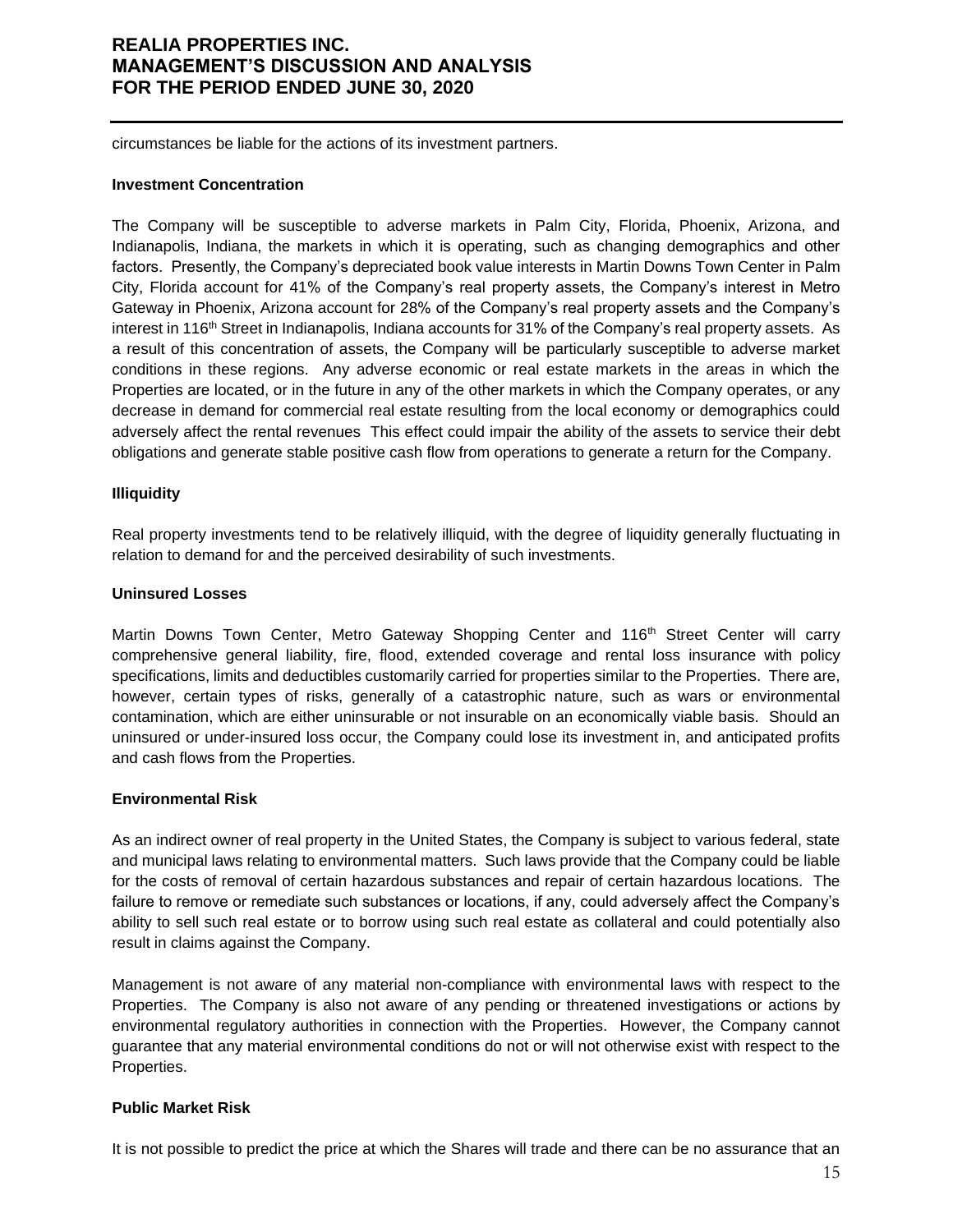active trading market for the Shares will be sustained. The Shares will not necessarily trade at values determined solely by reference to the value of the underlying business of the Company or its assets. Accordingly, the Shares may trade at a premium or a discount to the value implied by the value of the Company's assets. The market price for the Shares may be affected by changes in general market conditions, fluctuations in the markets for equity securities and numerous other factors beyond the control of the Company.

### **Debt Financing**

The Company and its owned subsidiaries have incurred and may incur indebtedness in the future in connection with the acquisition or expansion of facilities and its business. The wholly owned subsidiaries may incur unsecured debt or mortgage debt by obtaining loans secured by some or all of their real estate properties or assets. The Company's wholly owned subsidiaries' debt may harm the Company's business and operating results by:

- requiring the wholly owned subsidiaries to use a substantial portion of their cash flow from operations to pay principal and interest, which will reduce the amount of cash available for generating a return to the Company, and thus, other purposes;
- limiting the Company's ability to borrow more money for operating or capital needs or to finance acquisitions in the future; and
- making the Company more vulnerable to economic and industry downturns and reducing its flexibility in responding to changing business and economic conditions.

In addition to the risks discussed above and those normally associated with debt financing, including the risk that the Company's and its wholly owned subsidiaries' cash flow will be insufficient to meet required payments of principal and interest, the Company will also be subject to the risk that the wholly owned subsidiaries will not be able to refinance potential future indebtedness on their properties and that the terms of any refinancing they could obtain would not be as favourable as the terms of their existing indebtedness. In addition, the financing arrangements of the Company may contain covenants that will restrict its ability to operate its business in certain ways. If the Company fails to comply with the restrictions in its financing arrangements, its lenders may be able to accelerate related debt as well as any other debt to which a crossdefault or cross-acceleration provision applies. A default could also allow creditors to foreclose, sell or realize on the property securing such debt or exercise other remedies against the Company. Credit facilities also typically require repayment of funds or cash flow sweeps when certain coverage ratios are not met. In connection with its financing arrangements, the Company expects that it will grant security interests over substantially all of its assets. If the Company is not able to meet its debt service obligations, it risks the loss of some or all of its assets to foreclosure or sale.

### **Interest Fluctuations and Financing Risk**

The Company may finance future acquisitions in part with debt borrowings, which could bear interest at fixed or variable rates. The interest expense on any variable rate indebtedness of the Company will increase when interest rates increase. Interest rates are currently low relative to historical levels and may increase significantly in the future. A significant increase in interest expense could adversely affect the Company's results of operations.

### **Failure to Obtain Additional Financing**

The Company may require additional financing in order to grow and expand its operations. It is possible that such financing will not be available or, if it is available, will not be available on favorable terms. Future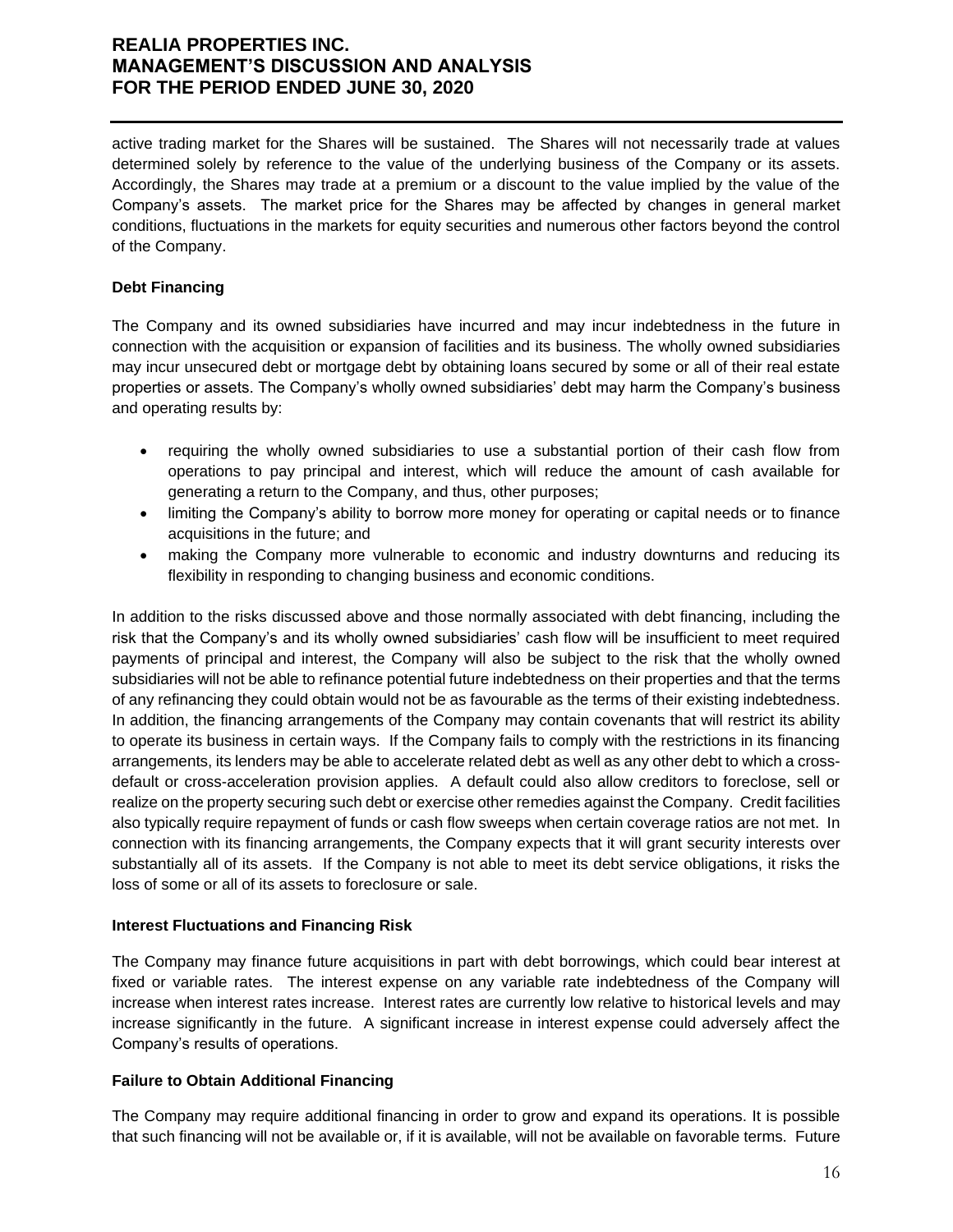financing may take many forms, including debt or equity financing, which could alter the debt-to-equity ratio of the Company or which could be dilutive to Shareholders.

### **Dilution**

The number of Shares that the Company is authorized to issue is unlimited. The directors of the Company will have the discretion to issue additional Shares in order to raise additional capital or in connection with future acquisitions, which may have a dilutive effect on Shareholders.

### **Potential Volatility of Share Price**

It is not possible to predict the price at which the Shares will trade and there can be no assurance that an active trading market for the Shares will be sustained. The market price of the Shares may be volatile and could be subject to wide fluctuations due to a number of factors, including but not limited to: (i) actual or anticipated fluctuations in the Company's results of operations; (ii) changes in estimates of the Company's future results of operations by management or securities analysts; and (iii) general industry changes. In addition, the financial markets have in the past experienced significant price and value fluctuations that have particularly affected the market prices of equity securities of many venture and real estate issuers and that sometimes have been unrelated to the operating performance of these companies. Broad market fluctuations, as well as economic conditions generally and in the real estate industry specifically, may adversely affect the market price of the Shares.

### **Limited Prior Public Market**

The Shares have a limited record of trading publicly on the Exchange. The Company cannot predict at what price the Shares will trade and there can be no assurance that an active trading market will be maintained. A publicly traded real estate company will not necessarily trade at values determined solely by reference to the underlying value of its real estate assets. Accordingly, the Shares may trade at a premium or a discount to values implied by valuations.

### **Proposed Acquisitions**

There can be no assurance that the Company will complete further acquisitions of real property interests. Acquisitions of properties by the Company are subject to normal commercial risks and satisfaction of closing conditions that may include, among other things, lender approval, receipt of estoppel certificates and obtaining title insurance. Such acquisitions may not be completed or, if completed, may not be on the terms that are exactly the same as initially negotiated. In the event that the Company does not complete an acquisition, it may have an adverse effect on the operations and results of the Company in the future. There can also be no assurance that the Company will be able to identify and acquire additional real property interests on competitive terms or at all.

### **Potential Conflicts of Interest**

Situations may arise where the interests of directors and officers may conflict with the interests of the Company. Conflicts, if any, will be subject to the procedures and remedies provided by the *Canadian Business Corporations Act*.

### **Foreign Currency**

The results of operations of the Company are reported in Canadian dollars. The Company's operations are anticipated to be conducted almost exclusively in the United States. Any fluctuations in the value of the US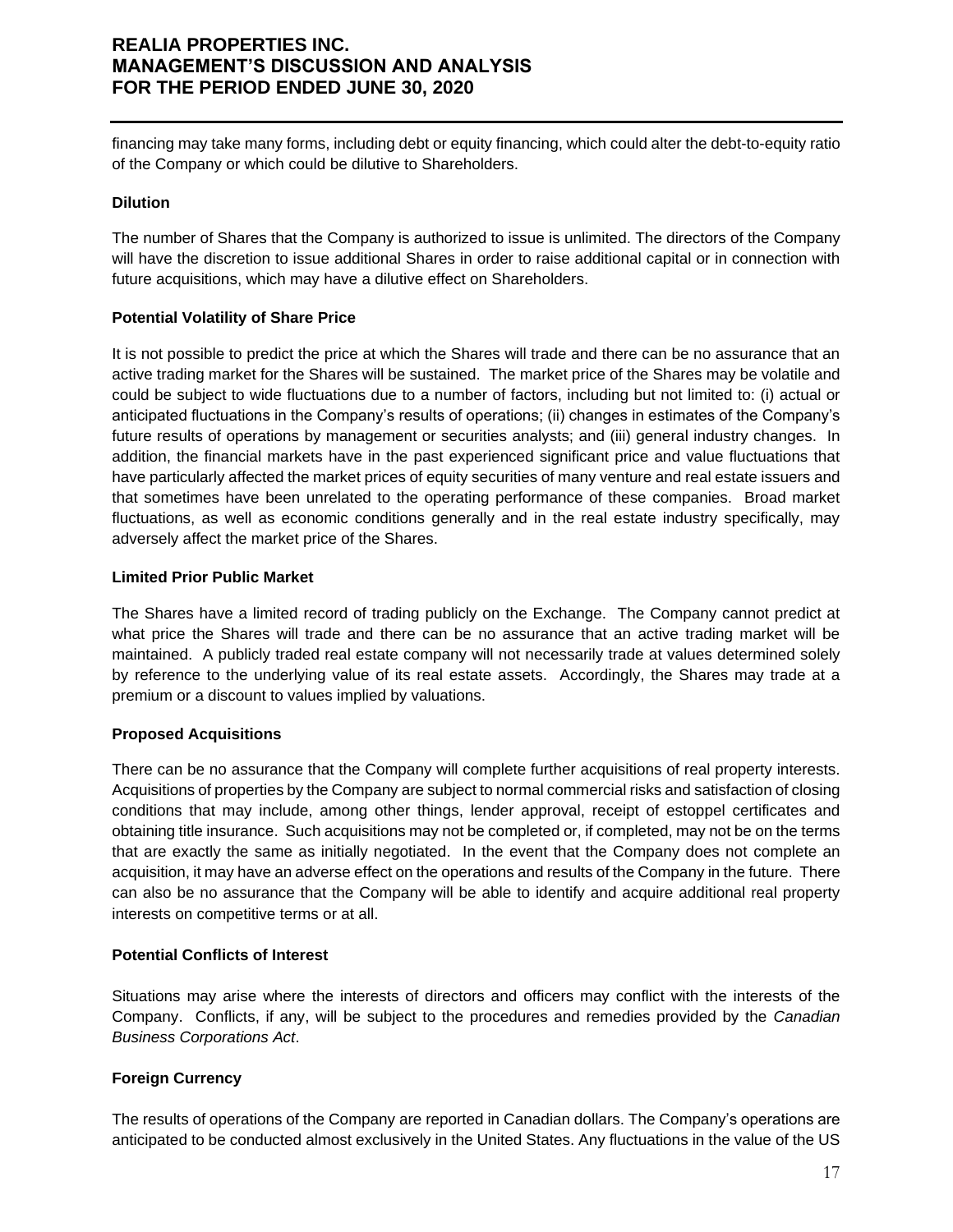dollar relative to the Canadian dollar may result in variations in the share of income/(loss) from wholly owned subsidiaries and joint ventures and associates and the net income of the Company. The Company does not plan on undertaking any hedging in order to mitigate its foreign currency risks.

As at June 30, 2020, the Canadian dollar equivalent of monetary assets and liabilities held by the Company that are denominated in U.S. dollars are as follows:

|                                           | June 30, 2020                     | Dec 31, 2019                 |
|-------------------------------------------|-----------------------------------|------------------------------|
| Cash<br>Notes payable<br>Accounts payable | 9.142<br>S<br>1,357,600<br>68,721 | 9.359<br>1,299,000<br>60,215 |

If the Canadian dollar had strengthened or weakened 5 percent against the U.S. dollar with all other variables held constant, the Company would have additional income or loss from foreign exchange included in net income and equity for the period ended June 30, 2020 of approximately \$70,880 (2019 – \$93,961).

### **Foreign Political Risk**

The Properties are located in the United States and, as such, a substantial portion of the Company's business will be exposed to various degrees of political, economic and other risks and uncertainties. The Company's operations and investments may be affected by local political and economic developments, including expropriation, nationalization, invalidation of governmental orders, permits or agreements pertaining to property rights, political unrest, labour disputes, limitations on repatriation of earnings, limitations on foreign ownership, inability to obtain or delays in obtaining necessary permits, opposition to property development from local, environmental or other non-governmental organizations, government participation, royalties, duties, rates of exchange, high rates of inflation, price controls, exchange controls, currency fluctuations, taxation and changes in laws, regulations or policies as well as by laws and policies of Canada affecting foreign trade, investment and taxation.

### **Inability to Resell Shares**

There can be no assurance that an active and liquid market for the Shares will be developed and, if developed, will be maintained; and a holder of Shares may find it difficult to resell those Shares.

### **RELATED PARTY TRANSACTIONS**

All of the related party disclosure below is identical to that contained in the financial statements.

### **Notes Payable**

|                          | June 30, 2020 | Dec 31, 2019 |
|--------------------------|---------------|--------------|
| Martin Downs GP, LLC (c) | \$ 1.357,600  | \$1,299,000  |

On August 31, 2018, concurring with the refinancing of the mortgage loan related to Martin Downs Town Center, the Company acquired an additional 9% interest in Martin Downs NSC, LLC from the Martin Downs GP, LLC, a private entity in which one of the Company's officers is a partner for an amount of \$1,304,750 (US\$1,000,000).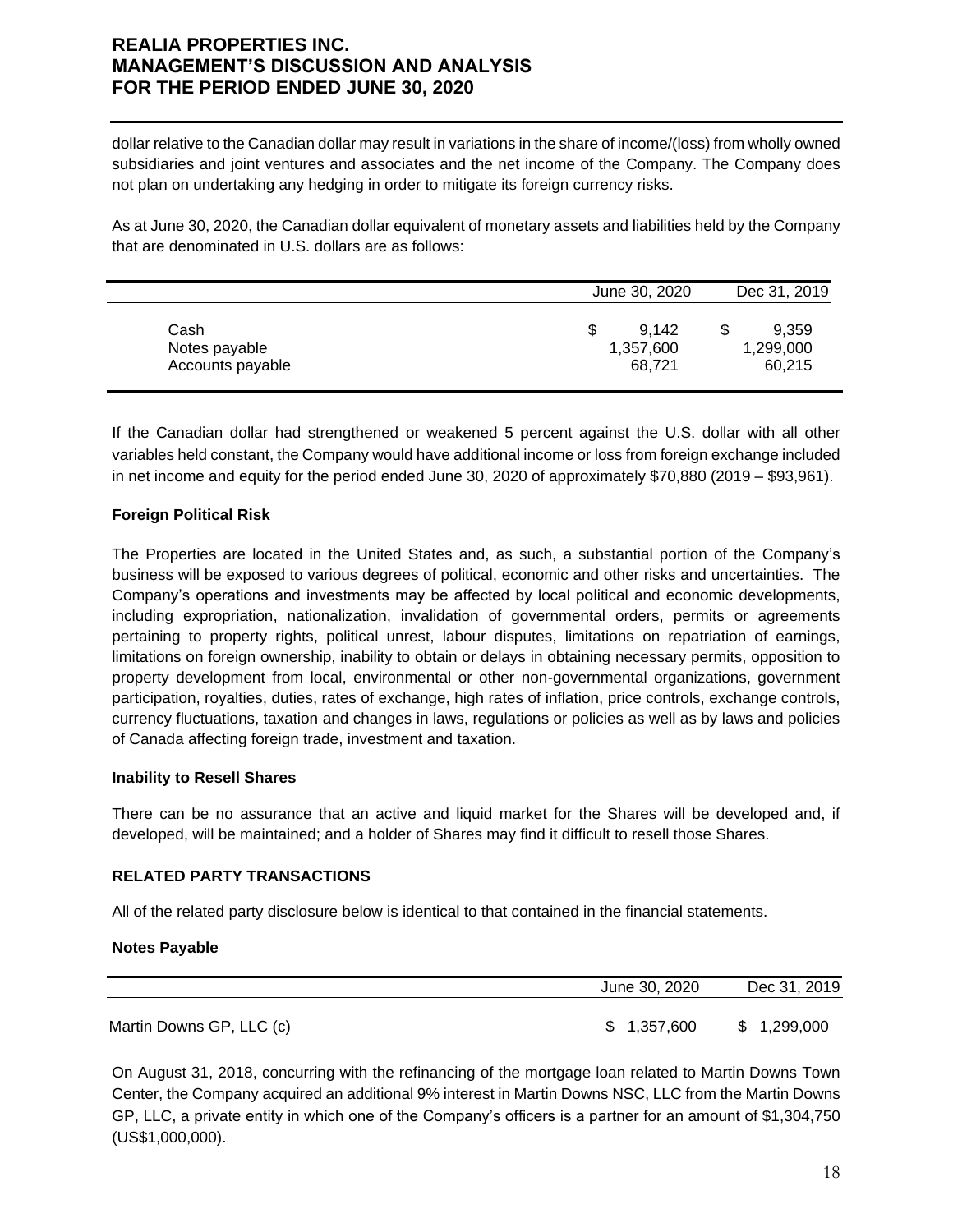Correspondingly, the US\$1,000,000 note payable to Martin Downs GP, LLC to finance the 9% ownership interest acquisition bears interest at a rate of 10%. The note matured on August 30, 2019 and was extended to February 28, 2020 in exchange for an extension fees of \$21,053 (US\$15,000) and further extended to August 31, 2020 in exchange for extension fees of \$20,124 (US\$15,000). The Company may, from time to time, repay all or any part of the amount due without penalty.

### **Other Related Party Balances and Transactions**

Other related party transactions and balances, not already disclosed in the condensed consolidated interim financial statements include:

|                                                                                       | June 30, 2020      | Dec 31, 2019 |                    |  |
|---------------------------------------------------------------------------------------|--------------------|--------------|--------------------|--|
| Due to Hoche Private Equity Investors SARL (b) (c) (d)<br>Due to Inovalis USA LLC (e) | 593,733<br>141.418 |              | 151.960<br>135.313 |  |
|                                                                                       | 735.151            |              | 287,273            |  |

Included in accounts payable and accrued liabilities is \$6,078 of accrued interest charges (2019 - \$5,469) owing to private companies related through common directors.

(a) Key management personnel compensation

|                                                                           |   | June 30, 2020    | Dec 31, 2019     |  |
|---------------------------------------------------------------------------|---|------------------|------------------|--|
| CFO:<br>Consulting fees<br><b>Corporate Secretary:</b><br>Consulting fees | S | 40.701<br>23,763 | 79,737<br>66,140 |  |
|                                                                           |   | 64,464           | 145,877          |  |

Key management personnel include the members of the Board of Directors and executive officers of the Company.

(b) Loan facility:

On April 4, 2018, the Company obtained a loan facility for up to \$100,000. Under the terms of the loan facility, the Company may draw from time to time from April 4, 2018 to December 31, 2018, for the purpose of funding working capital requirements. Interest on any outstanding drawdowns will accrue at a fixed rate of 10% per annum, and is payable monthly. Outstanding indebtedness is payable on demand, subject to the terms and conditions of the loan facility, but will be subordinated by the Company's senior indebtedness to secured lenders. The loan facility is provided by a private company of which the Chairman of the Board of the Company is a principal. In consideration of providing the loan facility, the loan facility provider will receive \$3,000. The facility is repayable upon demand.

The Company drew \$100,000 in 2018 under this loan facility. The loan remains outstanding at June 30, 2020.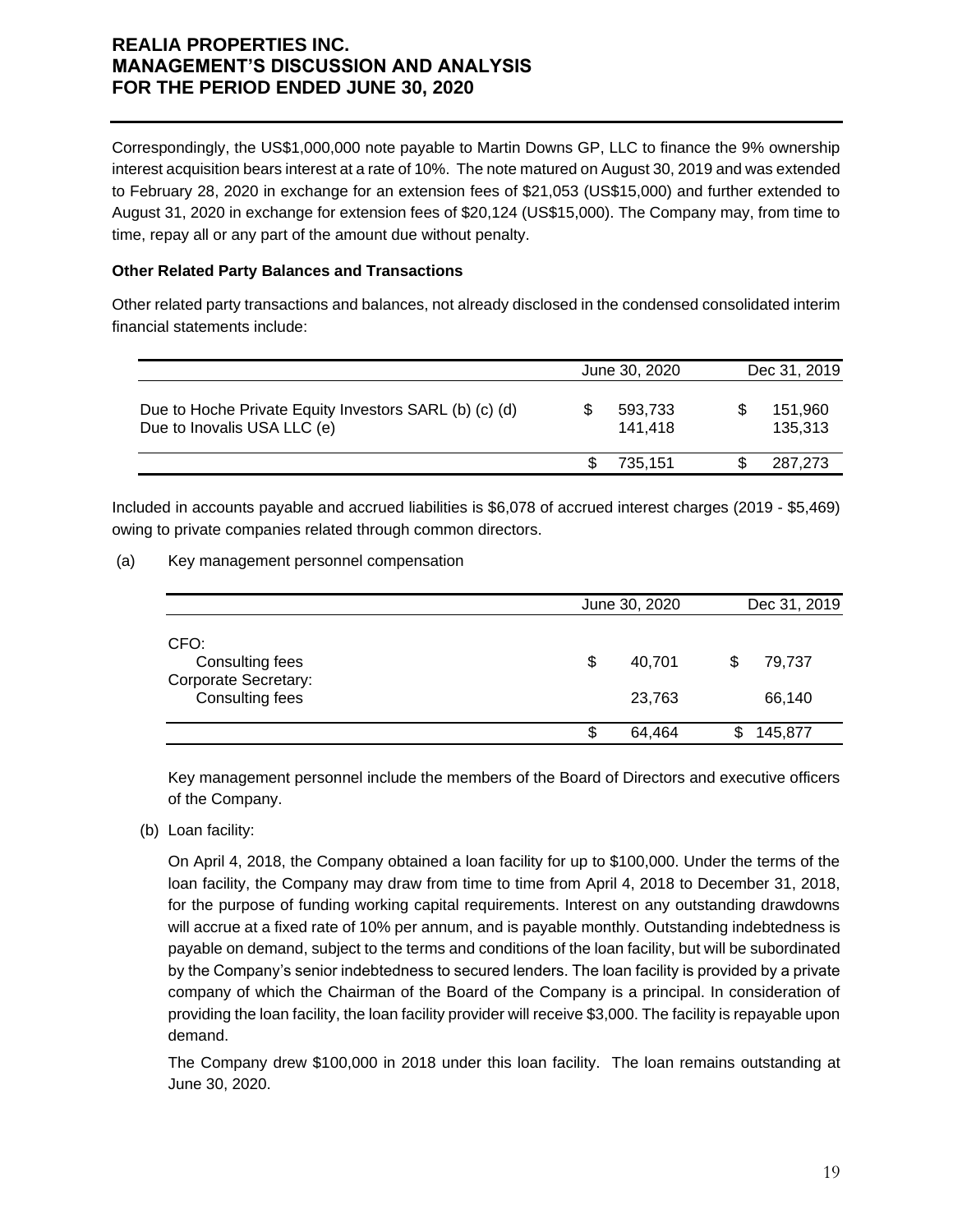(c) Down payment:

On July 6, 2018, a private company of which the Chief Executive Officer and Chairman of the Board of the Company provided a \$52,336 (\$40,000USD) down payment for the refinance of the Martin Downs mortgage. The down payment is repayable upon demand.

(d) Interest Reserve:

On April 29, 2020, a private company of which the Chairman of the Board of the Company is a principal provided a US\$323,681.25 (CAD \$439,429.67) payment for an up-front 6-month interest reserve associated with the extension of the Martin Downs mortgage. The note payable bears interest at a fixed rate of 7.5% per annum and ending until all indebtedness owing is repaid. The note is repayable upon demand. The Company may, from time to time, repay all or any part of the note payable without penalty.

(e) Asset Management and Disposition Fees – Martin Downs:

On July 22, 2013, Martin Downs NSC, LLC entered into a management agreement with Inovalis USA LLC, pursuant to which Inovalis USA LLC provided management services to Martin Downs NSC, LLC, with respect to investment properties it holds. As payment for its service, Inovalis USA LLC was entitled, until October 31, 2018, to 1% of gross revenues collected, as asset management fees. Inovalis USA LLC was also entitled to a 1% disposition fee associated with the sale of its ownership interest in Martin Downs to the Company. On September 30, 2019, the Company formally terminated the management agreement with Inovalis USA LLC and the associated fees became due (management fee - \$84,700 (US\$63,975) and disposition fee – \$53,213 (US\$40,192).

Management of the Company does not receive any other fee than that described above. The Company's Chairman and CFO are entitled to receive incentive stock options under the Company's incentive stock option plan. The other directors of the Company also do not receive any cash fee and are entitled only to participate in the Company's incentive stock option plan. As such, the management and the directors of the Company will generally benefit only as shareholders and incentive stock option holders of the Company, benefitting only as other shareholders will benefit.

### **CONVERTIBLE DEBENTURES – NON-RELATED PARTIES**

Non-related parties:

|                                                                           | June 30, 2020             | Dec 31, 2019               |
|---------------------------------------------------------------------------|---------------------------|----------------------------|
| Liability, beginning of year<br>Accretion                                 | 4,428,983<br>S.<br>74.121 | \$<br>4,294,371<br>134,612 |
| Liability, end of year                                                    | 4,503,104                 | 4,428,983                  |
| Transaction costs, beginning of year<br>Amortization of transaction costs | (53, 533)<br>35,688       | (124, 910)<br>71,377       |
| Transaction costs, end of year                                            | (17,845)                  | (53, 533)                  |
| Convertible debentures                                                    | 4,485,259                 | 4,375,450<br>\$            |

The Company entered into a trust indenture on July 31, 2013 with BNY Trust Company of Canada under which the Company could issue convertible debentures to a maximum principal amount of \$11,500,000.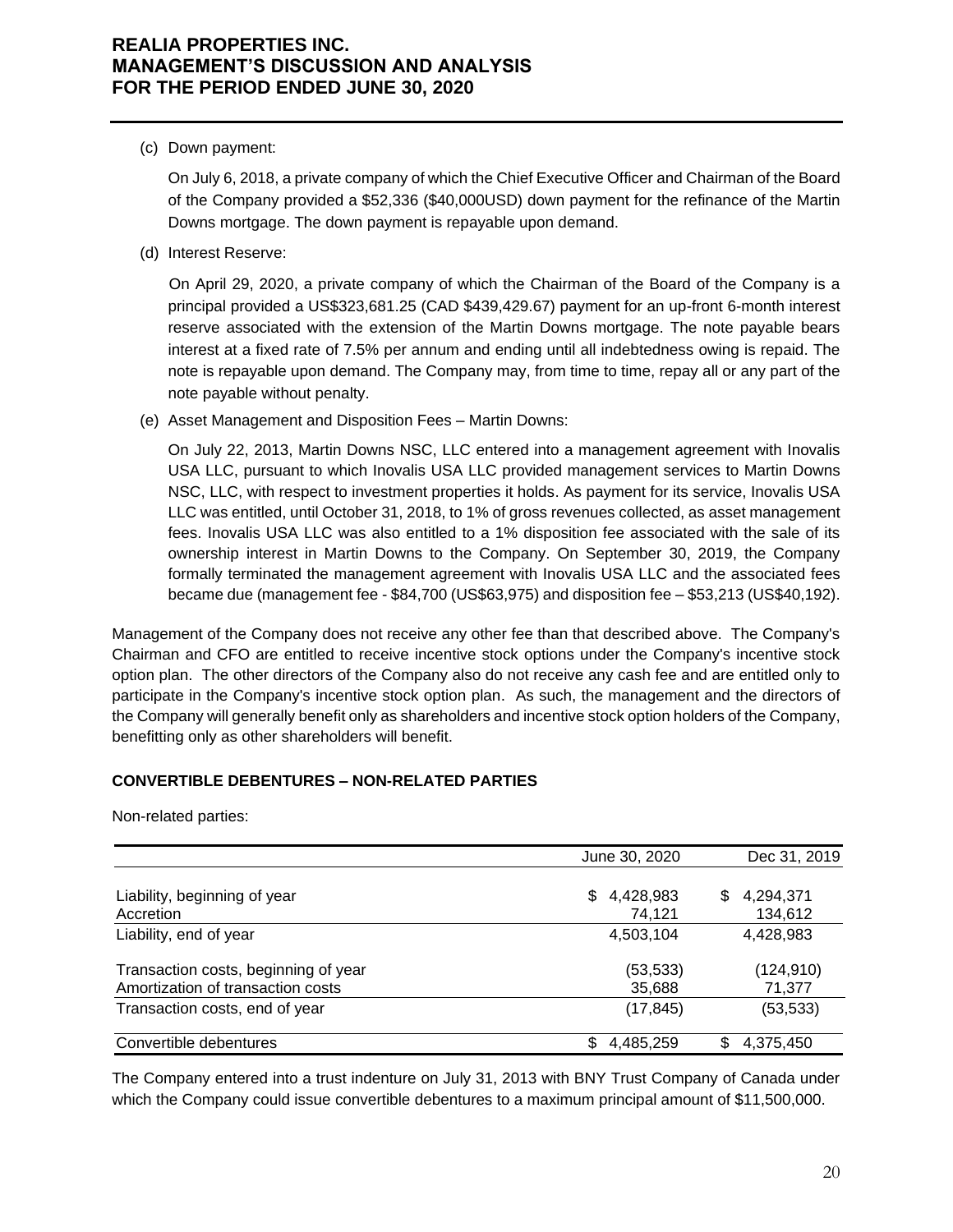The convertible debentures are redeemable, unsecured, subordinated to senior indebtedness and were set to mature on September 30, 2018. Interest at the rate of 8.5% per annum is payable quarterly in arrears. The convertible debentures are convertible into common shares of the Company at \$0.08125 per share at any time prior to the close of business on the earlier of: (*i*) the date that is five days immediately preceding the maturity date, and (*ii*) if called for redemption, on the business day immediately preceding the date specified by the Company for the redemption of the convertible debentures.

Upon a change in control, the Company is required to make a redemption offer to all debenture holders equal to the principal amount plus accrued and unpaid interest and has the option to redeem all remaining debentures if 90% or more of the aggregate principal amount outstanding have been tendered for purchase under the redemption offer.

On September 28, 2018, the Debenture holders approved an Extraordinary Resolution authorizing (i) the maturity extension of the Debentures from September 30, 2018 to September 30, 2020; (ii) a reduction in the conversion price at which the Debenture may be converted into common shares of the Corporation from \$0.08125 to \$0.06 per common share; and (iii) an increase of the interest rate payable on the Debentures from 8.5% per annum to 9.5% per annum, which took effect as of October 1, 2018.

This transaction was accounted for as a debt extinguishment due to substantial modifications made to the original debt. Therefore, convertible debentures of \$4,542,000 as at September 28, 2018 were derecognized and a new liability of \$4,263,350 and an equity component of convertible debentures of \$278,649 were accounted for, resulting in a gain on debt extinguishment of \$222,510 in the consolidated statement of income (loss) and comprehensive loss. The Company determined the fair value of the new liability based on the net present value of future cash flows using a discount rate of 13%.

For the period ended June 30, 2020, the Company incurred \$215,745 (2019 - \$215,745) of interest on the convertible debentures, which is included in finance costs.

As a condition of the convertible debentures, the Company is required to maintain a debt service coverage ratio. At the end of June 30, 2020, the Company was in compliance with the covenant.

### **OUTSTANDING SHARE DATA**

As at June 30, 2020 and the date of this MD&A, the following is a description of the outstanding equity securities and convertible securities previously issued by the Company:

|                                                                                                                  | As at June 30, 2020   | As at the date of this<br>MD&A |
|------------------------------------------------------------------------------------------------------------------|-----------------------|--------------------------------|
| Voting or equity securities authorized                                                                           | Unlimited             | Unlimited                      |
| Securities convertible or exercisable into voting or equity                                                      | Share options to      | Share options to               |
| securities - share options                                                                                       | acquire up to         | acquire up to                  |
|                                                                                                                  | 5,104,422 outstanding | 5,104,422 outstanding          |
|                                                                                                                  | common shares         | common shares                  |
| Voting or equity securities issued and outstanding                                                               | 255,221,137           | 255,221,137                    |
|                                                                                                                  | common shares         | common shares                  |
| Securities convertible or exercisable into voting or equity<br>securities – directors and officers share options | 360,000               | 360,000                        |
| Total voting or equity securities issuable on conversion or                                                      |                       |                                |
| exchange of outstanding securities                                                                               | 360,000               | 360,000                        |

#### **ADDITIONAL DISCLOSURES FOR VENTURE ISSUERS WITH SIGNIFICANT EQUITY INVESTEES**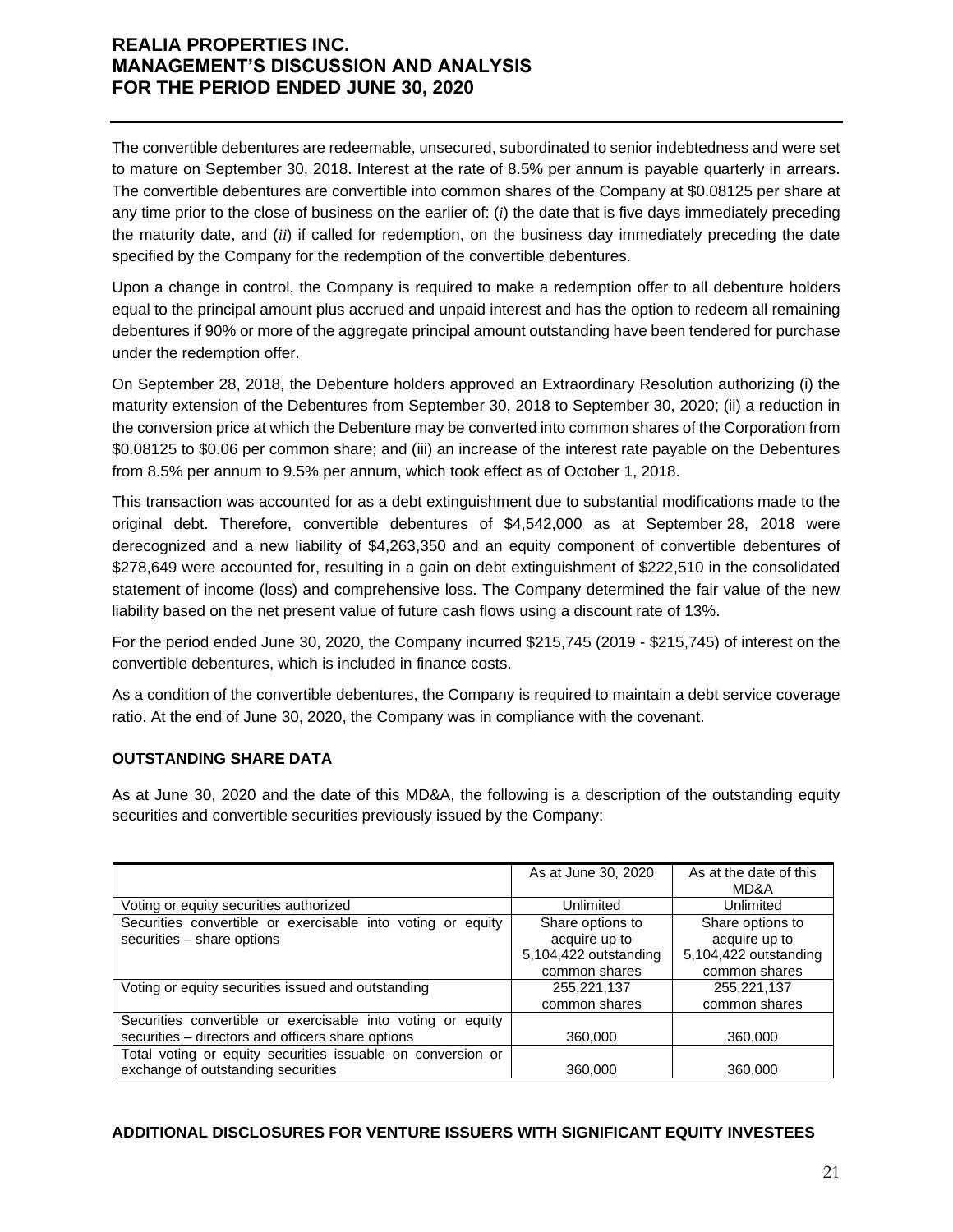#### **CONTINGENCIES**

On July 19, 2018, the Company announced that a Notice of Civil Claim has been filed with the Supreme Court of British Columbia by its former directors and certain entities owned by the former directors against the Company and certain of its current shareholders and directors with respect to:

- an alleged breach of the Shareholder Agreement between the former directors of the Company and the Company
- an alleged breach of the Trade-Name License Agreement and the Domain Name License Agreement between the Company and a company owned by one of the former directors of the **Company**

The action sought, among other relief, a declaration that the former directors and their entities are no longer required to make any payments to the Company under a loan agreement that was entered into concurrently with the Shareholder Agreement

On August 24, 2018, the Company filed a Response to Civil Claim and a Counterclaim in the Supreme Court of British Columbia in response to the Notice of Civil Claim announced on July 19, 2018. The Company's position in the Response was that:

- it was not in breach of the Shareholder Agreement between the Plaintiffs, the Company and certain of its shareholders
- it was not in breach of the financing agreements between the Plaintiffs, the Company and certain of its shareholders
- it was not in breach of the Trade-Name License Agreement and the Domain Name License Agreement between the Company and TitanStar Investment Group Inc.

On September 18, 2018, the Company received a Response to Counterclaim whereas the defendants in the Counterclaim denied all claims.

On September 9, 2019, the Civil Claim and Counterclaim were settled without admission of guilt by either party and the parties agreed to the repayments by the Company of the notes payables and a settlement payment of \$411,626.

### **COVID-19**

Subsequent to year-end, an outbreak of a new strain of coronavirus (COVID-19) resulted in a major global health crisis which continues to have impacts on the global economy and the financial markets at the date of completion of the financial statements.These events have caused significant changes to the in place cash flows in the beginning of the year. As the Company owns retail strip centers, several of the tenants had been deemed non-essential and had been required to close. Most of these tenants have re-opened in June, however, Arizona and Florida are facing their second wave of the COVID-19 crisis.

As of August 13, 2020, 116<sup>th</sup> Street Centre, located in Carmel, IN, reported that all tenants had reopened, however, restaurants are still restricted to 75% capacity. The mortgage is current and the Company is not pursuing any mortgage deferral.

As of August 13, 2020, Metro Gateway, located in Phoenix, Arizona, is still in the midst of its second partial shut down. Per the Arizona Governor's orders, bars and gyms were still required to be closed while restaurants were restricted to curbside take out and delivery. The majority of tenants at the center have been impacted as a result of the COVID-19 related measures and are pursing rent relief options.